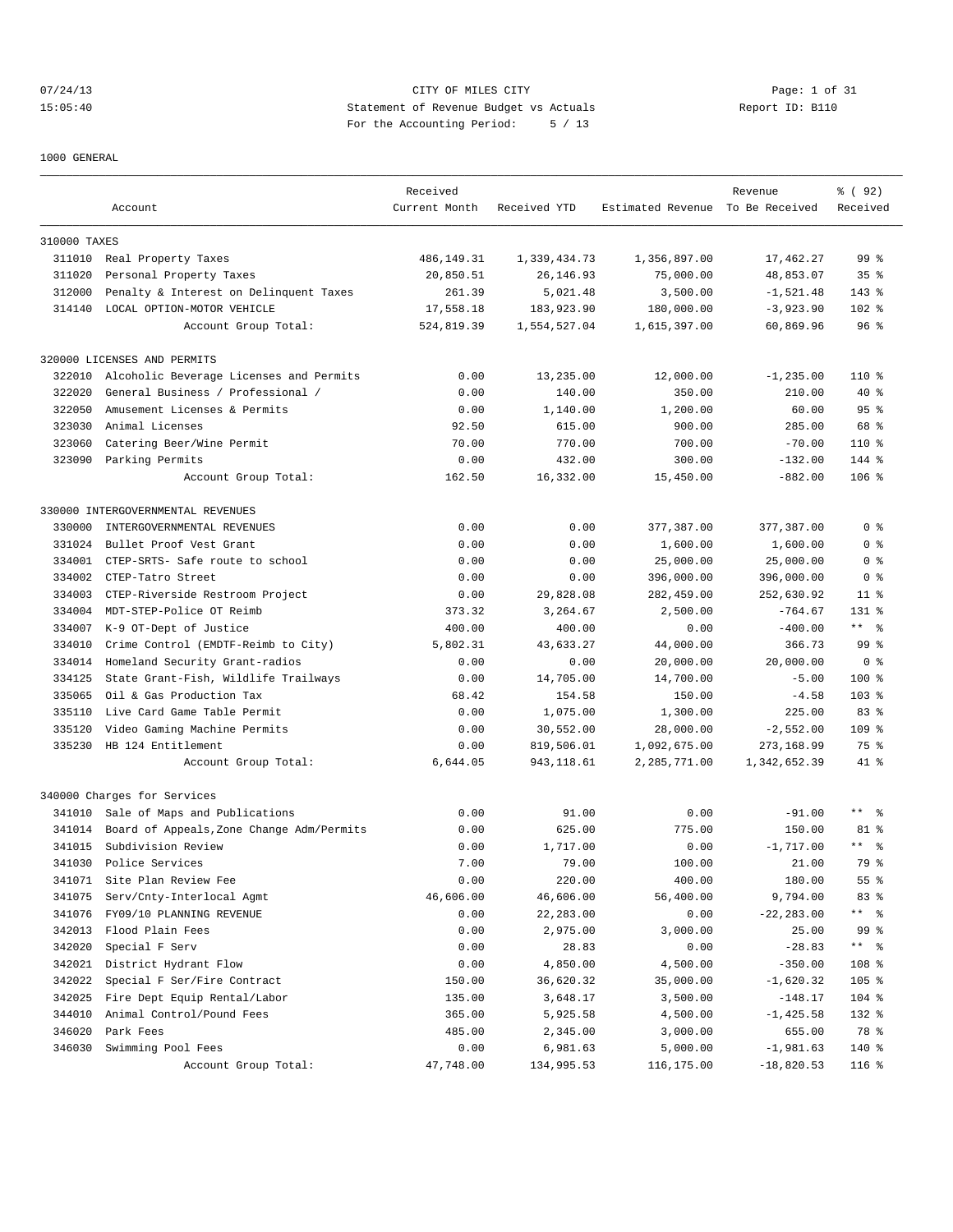## 07/24/13 Page: 2 of 31 15:05:40 Statement of Revenue Budget vs Actuals Report ID: B110 For the Accounting Period: 5 / 13

1000 GENERAL

|        |                                   | Received      |              |                   | Revenue        | % (92)               |
|--------|-----------------------------------|---------------|--------------|-------------------|----------------|----------------------|
|        | Account                           | Current Month | Received YTD | Estimated Revenue | To Be Received | Received             |
|        | 350000 FINES AND FORFEITURES      |               |              |                   |                |                      |
| 351030 | Fines/Surcharges/etc              | 13,242.00     | 133,463.28   | 140,000.00        | 6,536.72       | 95 <sup>8</sup>      |
| 351035 | Animal Control Court Revenue      | 300.00        | 5,600.00     | 10,000.00         | 4,400.00       | 56%                  |
| 351036 | Restitution Collection Fees       | 225.00        | 479.90       | 0.00              | $-479.90$      | $***$ $ \frac{6}{9}$ |
|        | Account Group Total:              | 13,767.00     | 139,543.18   | 150,000.00        | 10,456.82      | 93 <sup>8</sup>      |
|        | 360000 MISCELLANEOUS REVENUE      |               |              |                   |                |                      |
| 361005 | MidRivers Franchise Fees          | 0.00          | 86,290.72    | 82,000.00         | $-4, 290.72$   | 105%                 |
| 361010 | Land Rental                       | 0.00          | 14,289.59    | 22,000.00         | 7,710.41       | 65 %                 |
| 361020 | Building Rentals                  | 1,349.99      | 14,849.89    | 16,000.00         | 1,150.11       | 93 <sup>°</sup>      |
| 362020 | MISC REVENUE                      | 6,283.04      | 21, 325.46   | 2,000.00          | $-19, 325.46$  | $***$ $%$            |
| 362022 | Health Ins-MMIA Emp Benefits Prog | 0.00          | $-2.130.51$  | 0.00              | 2,130.51       | $***$ $\approx$      |
| 365000 | Contributions and Donations       | 0.00          | 1,895.00     | 0.00              | $-1,895.00$    | $***$ 8              |
| 366040 | Misc.-BHS                         | $-2.850.00$   | $-2.850.00$  | 800.00            | 3,650.00       | $***$ 8              |
| 366050 | Sale of Junk/Salvage-PD cars      | 0.00          | 135.00       | 0.00              | $-135.00$      | $***$ $ \frac{6}{9}$ |
|        | Account Group Total:              | 4,783.03      | 133,805.15   | 122,800.00        | $-11,005.15$   | 109 <sup>°</sup>     |
|        | 370000 INVESTMENT EARNINGS        |               |              |                   |                |                      |
| 371010 | Investment Earnings               | 173.30        | 2,001.13     | 2,000.00          | $-1.13$        | $100*$               |
|        | Account Group Total:              | 173.30        | 2,001.13     | 2,000.00          | $-1.13$        | $100*$               |
|        | 380000 OTHER FINANCING SOURCES    |               |              |                   |                |                      |
| 383000 | Interfund Operating Transfer      | 16,258.40     | 367, 217.43  | 507,922.00        | 140,704.57     | 72 %                 |
|        | Account Group Total:              | 16,258.40     | 367, 217.43  | 507,922.00        | 140,704.57     | $72$ $%$             |
|        | Fund Total:                       | 614, 355.67   | 3,291,540.07 | 4,815,515.00      | 1,523,974.93   | 68 %                 |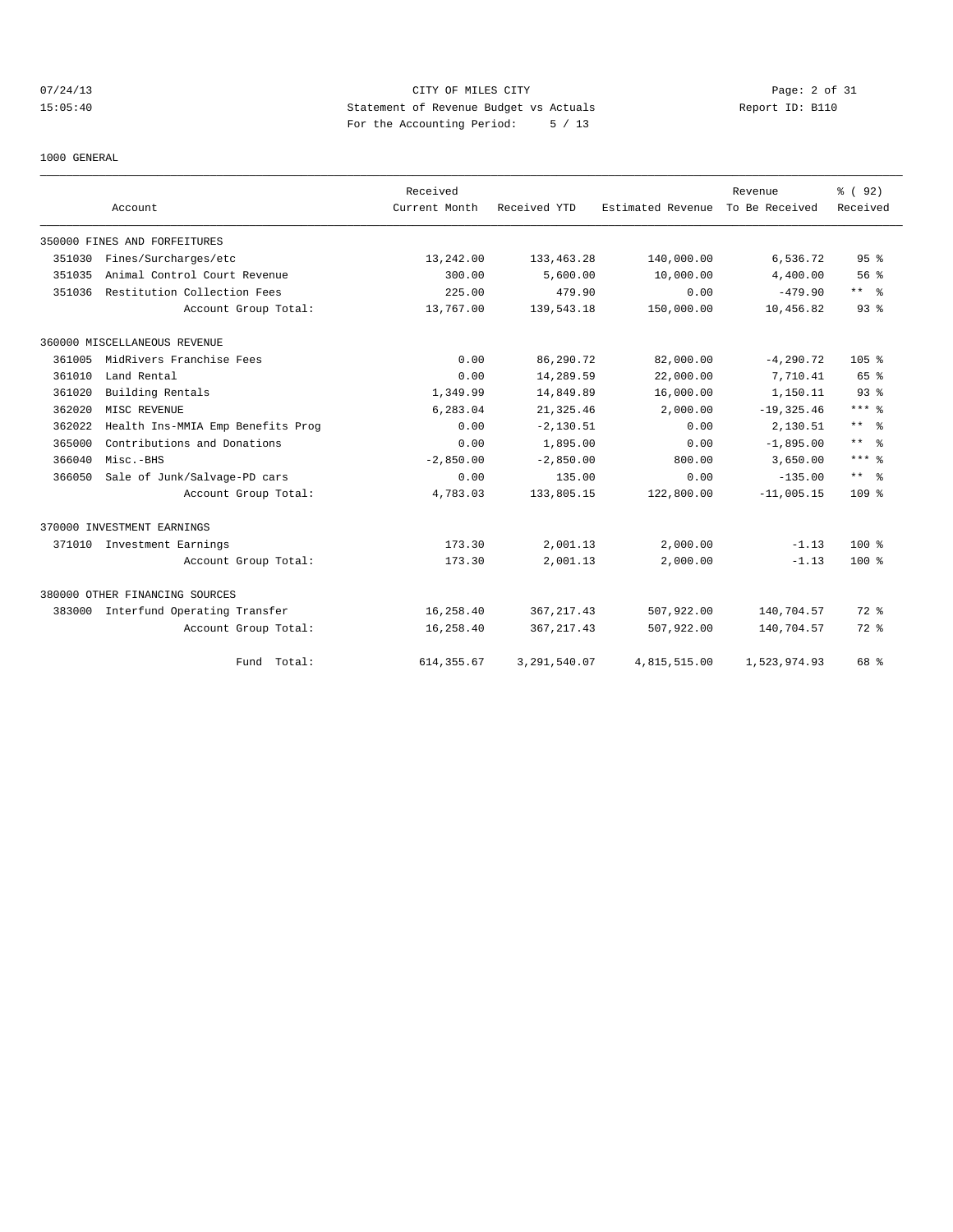## 07/24/13 Page: 3 of 31 15:05:40 Statement of Revenue Budget vs Actuals Report ID: B110 For the Accounting Period: 5 / 13

2220 LIBRARY

|        | Account                           | Received<br>Current Month | Received YTD | Estimated Revenue | Revenue<br>To Be Received | % ( 92)<br>Received  |
|--------|-----------------------------------|---------------------------|--------------|-------------------|---------------------------|----------------------|
|        | 340000 Charges for Services       |                           |              |                   |                           |                      |
| 341075 | Serv/Cnty-Interlocal Agmt         | 0.00                      | 19, 133. 32  | 38,267.00         | 19,133.68                 | 50%                  |
| 346070 | Library Fees                      | 397.75                    | 4,220.40     | 4,000.00          | $-220.40$                 | $106$ %              |
| 346074 | Book Sales                        | 14.99                     | 437.44       | 400.00            | $-37.44$                  | 109 %                |
|        | Account Group Total:              | 412.74                    | 23,791.16    | 42,667.00         | 18,875.84                 | 56 <sup>8</sup>      |
|        | 360000 MISCELLANEOUS REVENUE      |                           |              |                   |                           |                      |
| 362020 | MISC REVENUE                      | 0.00                      | 91.95        | 0.00              | $-91.95$                  | $***$ $ -$           |
| 365000 | Contributions and Donations       | 0.00                      | 29,032.40    | 20,000.00         | $-9,032.40$               | $145$ %              |
| 365035 | Donation-Library Board of Trustee | 1,540.00                  | 4,201.33     | 0.00              | $-4, 201.33$              | $***$ $ \frac{6}{6}$ |
|        | Account Group Total:              | 1,540.00                  | 33, 325.68   | 20,000.00         | $-13, 325.68$             | $167$ %              |
|        | 380000 OTHER FINANCING SOURCES    |                           |              |                   |                           |                      |
| 383000 | Interfund Operating Transfer      | 23,160.66                 | 254,767.26   | 277,928.00        | 23,160.74                 | $92*$                |
|        | Account Group Total:              | 23,160.66                 | 254,767.26   | 277,928.00        | 23,160.74                 | $92$ $%$             |
|        | Fund Total:                       | 25, 113, 40               | 311,884.10   | 340,595.00        | 28,710.90                 | $92$ $%$             |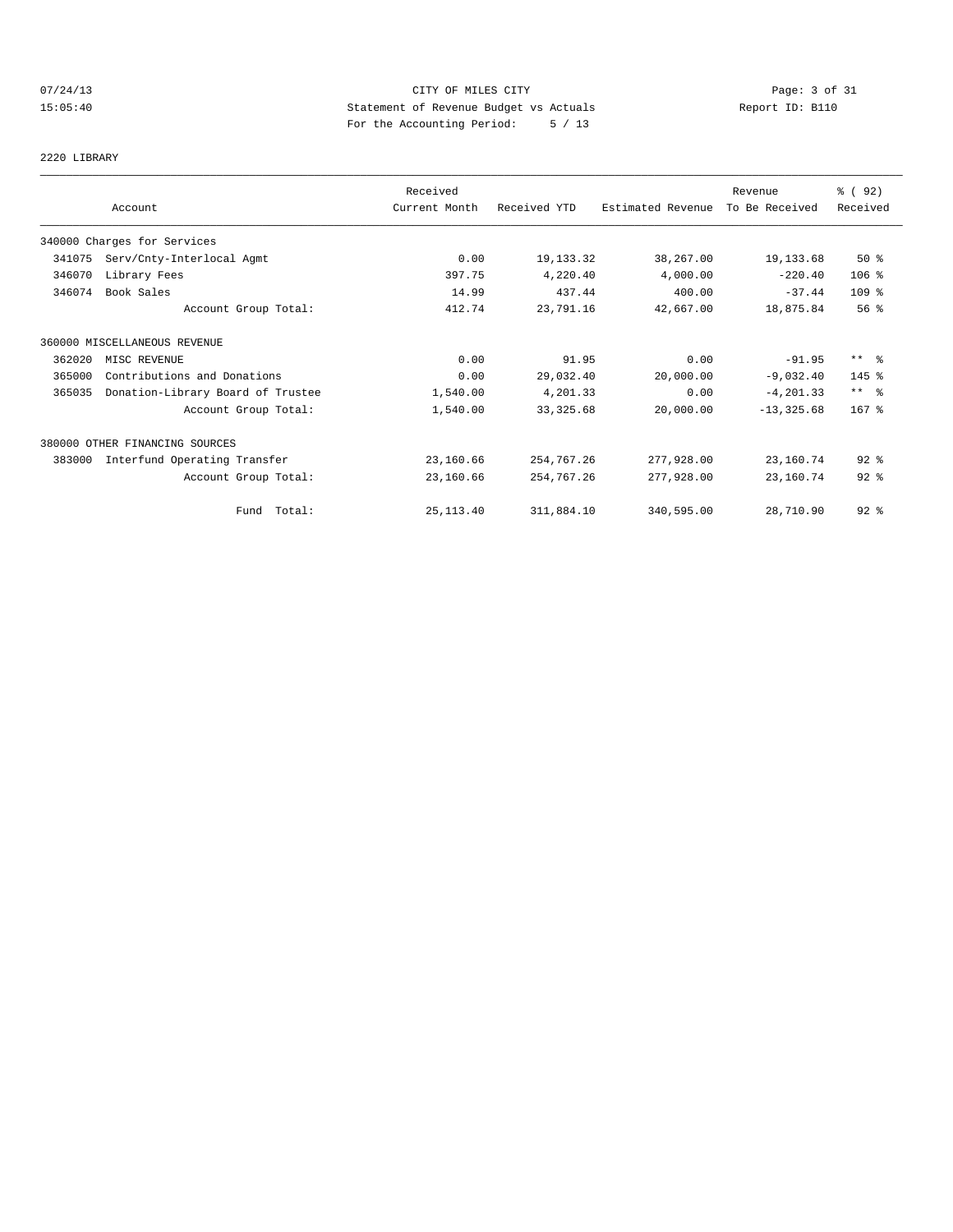## 07/24/13 Page: 4 of 31 15:05:40 Statement of Revenue Budget vs Actuals Report ID: B110 For the Accounting Period: 5 / 13

#### 2260 EMERGENCY DISASTER

|              |                                        | Received      |              |                   | Revenue        | % ( 92 )        |
|--------------|----------------------------------------|---------------|--------------|-------------------|----------------|-----------------|
|              | Account                                | Current Month | Received YTD | Estimated Revenue | To Be Received | Received        |
| 310000 TAXES |                                        |               |              |                   |                |                 |
| 311010       | Real Property Taxes                    | 0.28          | 192.38       | 0.00              | $-192.38$      | $***$ %         |
| 311020       | Personal Property Taxes                | 1.22          | 46.94        | 0.00              | $-46.94$       | $***$ $\approx$ |
| 312000       | Penalty & Interest on Delinquent Taxes | 2.49          | 22.66        | 0.00              | $-22.66$       | $***$ %         |
|              | Account Group Total:                   | 3.99          | 261.98       | 0.00              | $-261.98$      | $***$ $\approx$ |
|              | 330000 INTERGOVERNMENTAL REVENUES      |               |              |                   |                |                 |
| 331113       | FEMA -Projects                         | 0.00          | 0.00         | 63,600.00         | 63,600.00      | 0 <sup>8</sup>  |
|              | Account Group Total:                   | 0.00          | 0.00         | 63,600.00         | 63,600.00      | 0 <sup>8</sup>  |
|              | Total:<br>Fund                         | 3.99          | 261.98       | 63,600.00         | 63,338.02      | 0 <sup>8</sup>  |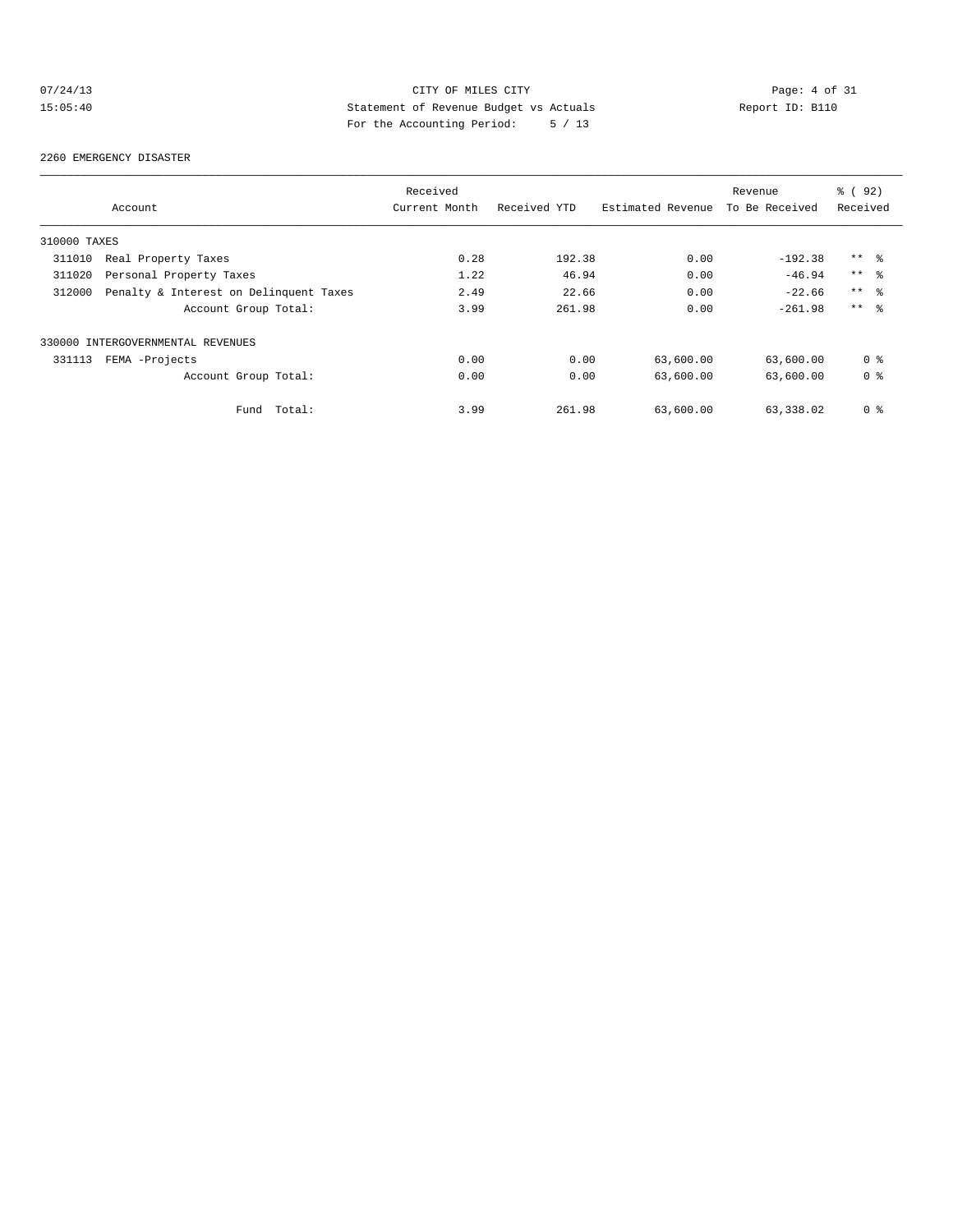## 07/24/13 Page: 5 of 31 15:05:40 Statement of Revenue Budget vs Actuals Report ID: B110 For the Accounting Period: 5 / 13

#### 2270 Health

|                                        | Received      |              |                   | Revenue        | 8 (92)          |
|----------------------------------------|---------------|--------------|-------------------|----------------|-----------------|
| Account                                | Current Month | Received YTD | Estimated Revenue | To Be Received | Received        |
| 340000 Charges for Services            |               |              |                   |                |                 |
| Health Inspection Fees<br>344030       | 0.00          | 12,611.55    | 15,000.00         | 2,388.45       | 84 %            |
| Account Group Total:                   | 0.00          | 12,611.55    | 15,000.00         | 2,388.45       | 84 %            |
| 380000 OTHER FINANCING SOURCES         |               |              |                   |                |                 |
| Interfund Operating Transfer<br>383000 | 0.00          | 30,000.00    | 30,000.00         | 0.00           | $100$ %         |
| Account Group Total:                   | 0.00          | 30,000.00    | 30,000.00         | 0.00           | $100*$          |
| Total:<br>Fund                         | 0.00          | 42,611.55    | 45,000.00         | 2,388.45       | 95 <sup>8</sup> |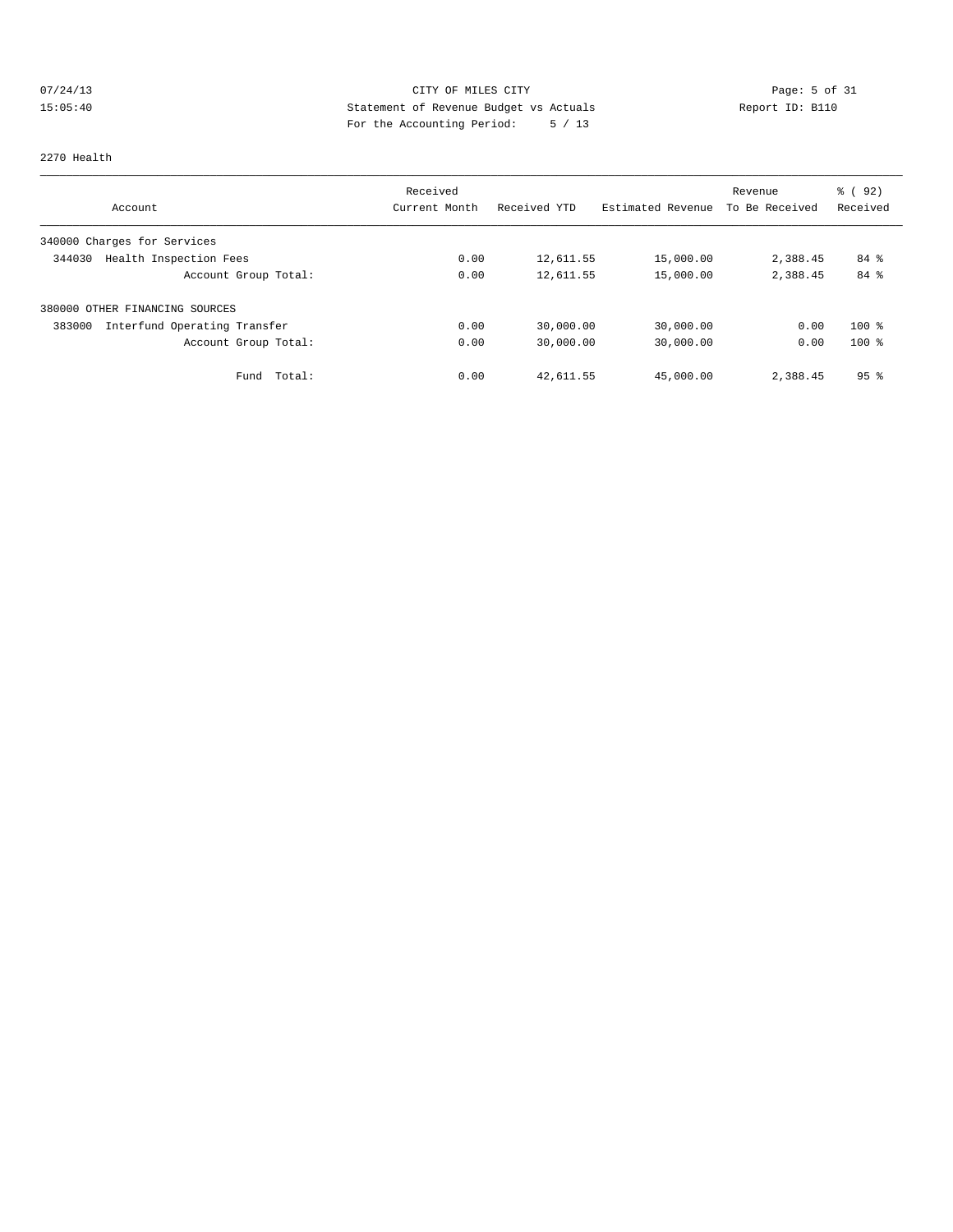## 07/24/13 CITY OF MILES CITY CHES CITY Page: 6 of 31<br>15:05:40 Statement of Revenue Budget vs Actuals Report ID: B110 15:05:40 Statement of Revenue Budget vs Actuals Report ID: B110 For the Accounting Period: 5 / 13

2372 Permissive Medical Levy

|              | Account                                | Received<br>Current Month | Received YTD | Estimated Revenue | Revenue<br>To Be Received | 8 (92)<br>Received |
|--------------|----------------------------------------|---------------------------|--------------|-------------------|---------------------------|--------------------|
| 310000 TAXES |                                        |                           |              |                   |                           |                    |
| 311010       | Real Property Taxes                    | 48,360.39                 | 131,159.18   | 91,209.00         | $-39,950.18$              | $144$ %            |
| 311020       | Personal Property Taxes                | 2,065.78                  | 2, 274.58    | 2,545.00          | 270.42                    | 89 %               |
| 312000       | Penalty & Interest on Delinquent Taxes | 8.72                      | 162.07       | 0.00              | $-162.07$                 | ** 응               |
|              | Account Group Total:                   | 50,434.89                 | 133,595.83   | 93,754.00         | $-39.841.83$              | $142$ %            |
|              | Total:<br>Fund                         | 50,434.89                 | 133,595.83   | 93,754.00         | $-39,841,83$              | $142$ %            |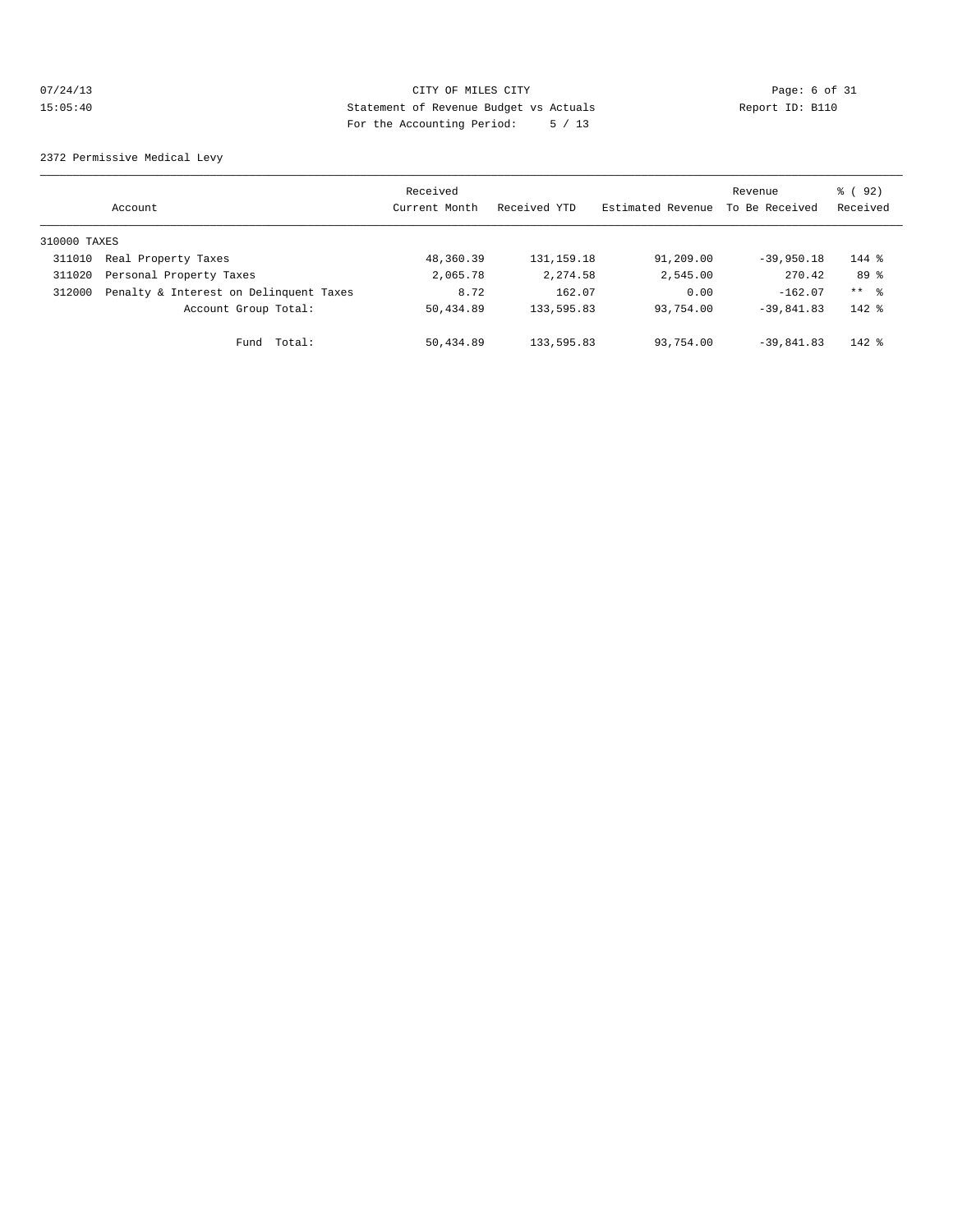## 07/24/13 Page: 7 of 31 15:05:40 Statement of Revenue Budget vs Actuals Report ID: B110<br>Report ID: B110 For the Accounting Period: 5 / 13

#### 2394 BUILDING CODE ENFORCEMENT

| Account                              | Received<br>Current Month | Received YTD | Estimated Revenue | Revenue<br>To Be Received | 8 (92)<br>Received |
|--------------------------------------|---------------------------|--------------|-------------------|---------------------------|--------------------|
| 320000 LICENSES AND PERMITS          |                           |              |                   |                           |                    |
| Building & Related Permits<br>323010 | 15,790.42                 | 98,998.34    | 75,000.00         | $-23,998.34$              | $132*$             |
| Account Group Total:                 | 15,790.42                 | 98,998.34    | 75,000.00         | $-23,998.34$              | $132*$             |
| Fund Total:                          | 15,790.42                 | 98,998.34    | 75,000.00         | $-23,998,34$              | $132*$             |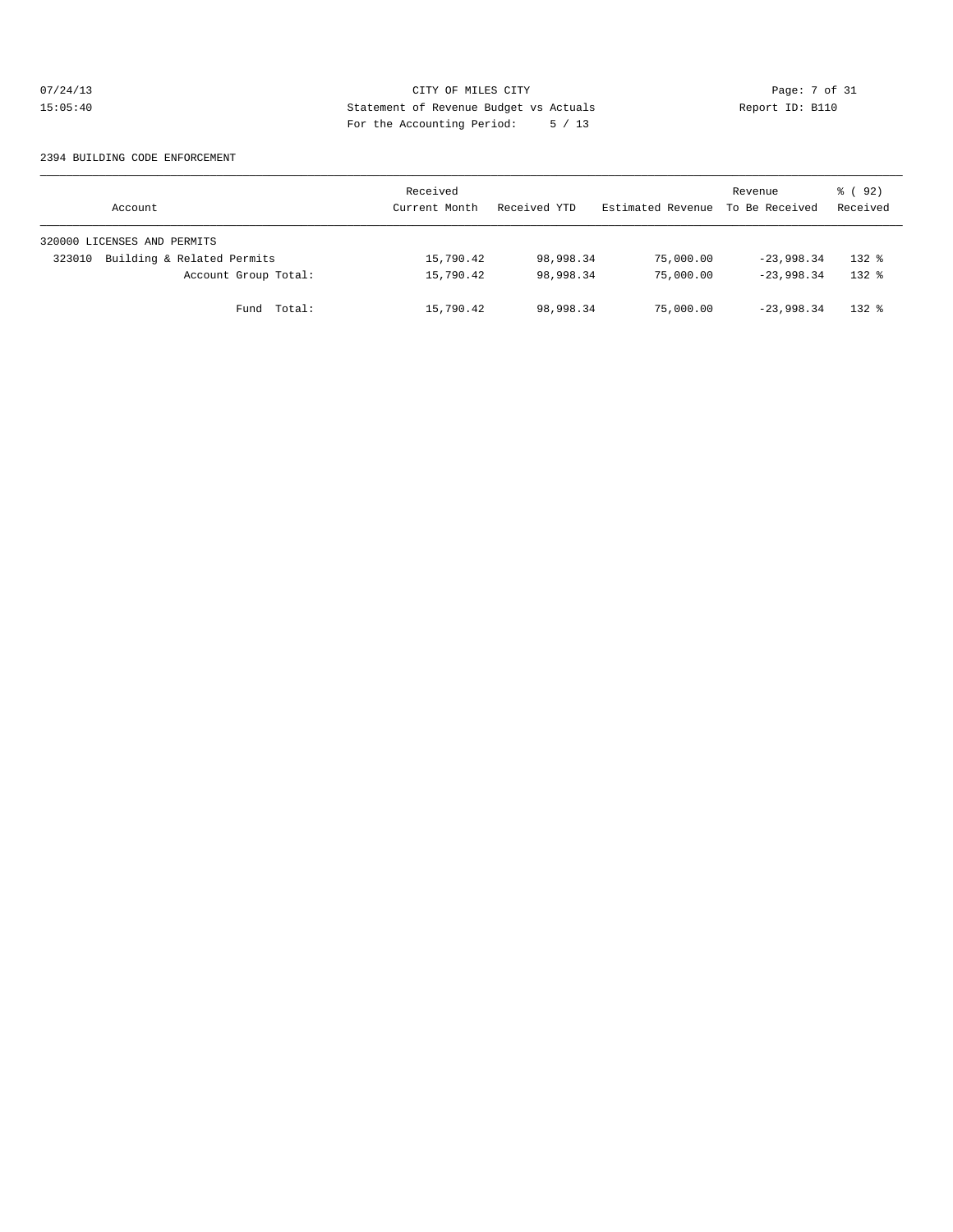## 07/24/13 CITY OF MILES CITY CHES CITY Page: 8 of 31<br>15:05:40 Statement of Revenue Budget vs Actuals Report ID: B110 15:05:40 Statement of Revenue Budget vs Actuals Report ID: B110 For the Accounting Period: 5 / 13

2400 LTG M D#165-(Gen City)

|        |                                          | Received      |              |                   | Revenue        | % ( 92)         |
|--------|------------------------------------------|---------------|--------------|-------------------|----------------|-----------------|
|        | Account                                  | Current Month | Received YTD | Estimated Revenue | To Be Received | Received        |
|        | 360000 MISCELLANEOUS REVENUE             |               |              |                   |                |                 |
| 363010 | Maintenance Assessments                  | 49, 418.29    | 168, 125.30  | 172,015.00        | 3,889.70       | 98 %            |
| 363040 | Penalty & Interest on Deling Assessments | 71.37         | 1,051.38     | 500.00            | $-551.38$      | $210*$          |
|        | Account Group Total:                     | 49,489.66     | 169,176.68   | 172,515.00        | 3,338.32       | 98 %            |
|        | 370000 INVESTMENT EARNINGS               |               |              |                   |                |                 |
| 371010 | Investment Earnings                      | 6.11          | 86.70        | 100.00            | 13.30          | 87%             |
|        | Account Group Total:                     | 6.11          | 86.70        | 100.00            | 13.30          | 87 <sup>8</sup> |
|        | Fund Total:                              | 49,495.77     | 169,263.38   | 172,615.00        | 3,351.62       | 98 %            |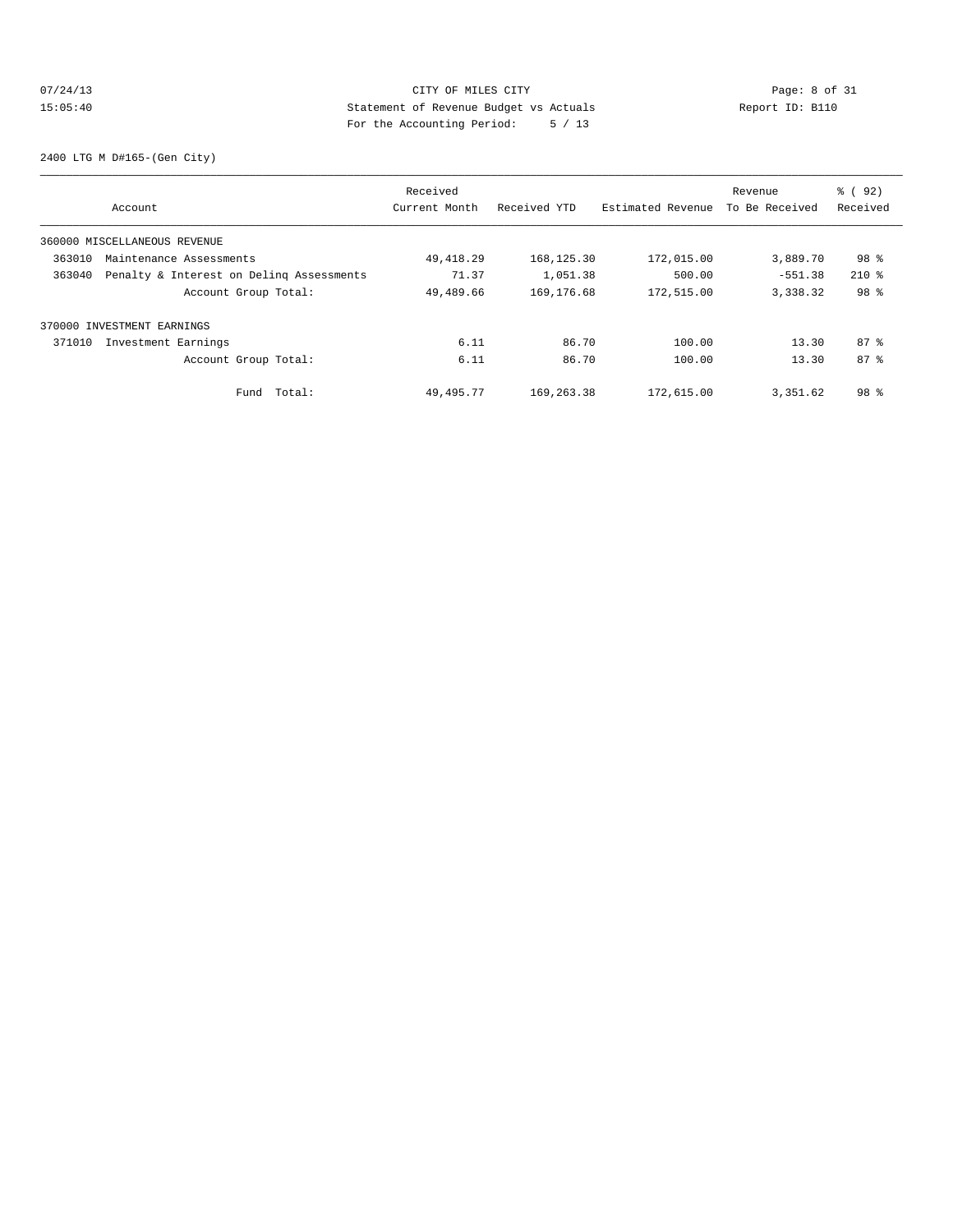## 07/24/13 CITY OF MILES CITY Page: 9 of 31<br>15:05:40 Budget vs Actuals Report ID: B110 15:05:40 Statement of Revenue Budget vs Actuals Report ID: B110 For the Accounting Period: 5 / 13

2420 LTG M D#167-(MilesAddn Etc)

|        |                                          | Received      |              |                   | Revenue        | $\frac{6}{6}$ (92) |
|--------|------------------------------------------|---------------|--------------|-------------------|----------------|--------------------|
|        | Account                                  | Current Month | Received YTD | Estimated Revenue | To Be Received | Received           |
|        | 360000 MISCELLANEOUS REVENUE             |               |              |                   |                |                    |
| 363010 | Maintenance Assessments                  | 9,738.68      | 26,527.17    | 34,511.00         | 7,983.83       | 77 %               |
| 363040 | Penalty & Interest on Deling Assessments | 12.50         | 139.24       | 100.00            | $-39.24$       | $139$ $%$          |
|        | Account Group Total:                     | 9,751.18      | 26,666.41    | 34,611.00         | 7,944.59       | 77 %               |
|        | 370000 INVESTMENT EARNINGS               |               |              |                   |                |                    |
| 371010 | Investment Earnings                      | 1.19          | 18.75        | 0.00              | $-18.75$       | ** 왕               |
|        | Account Group Total:                     | 1.19          | 18.75        | 0.00              | $-18.75$       | $***$ %            |
|        | Total:<br>Fund                           | 9,752.37      | 26,685.16    | 34,611.00         | 7,925.84       | 77.8               |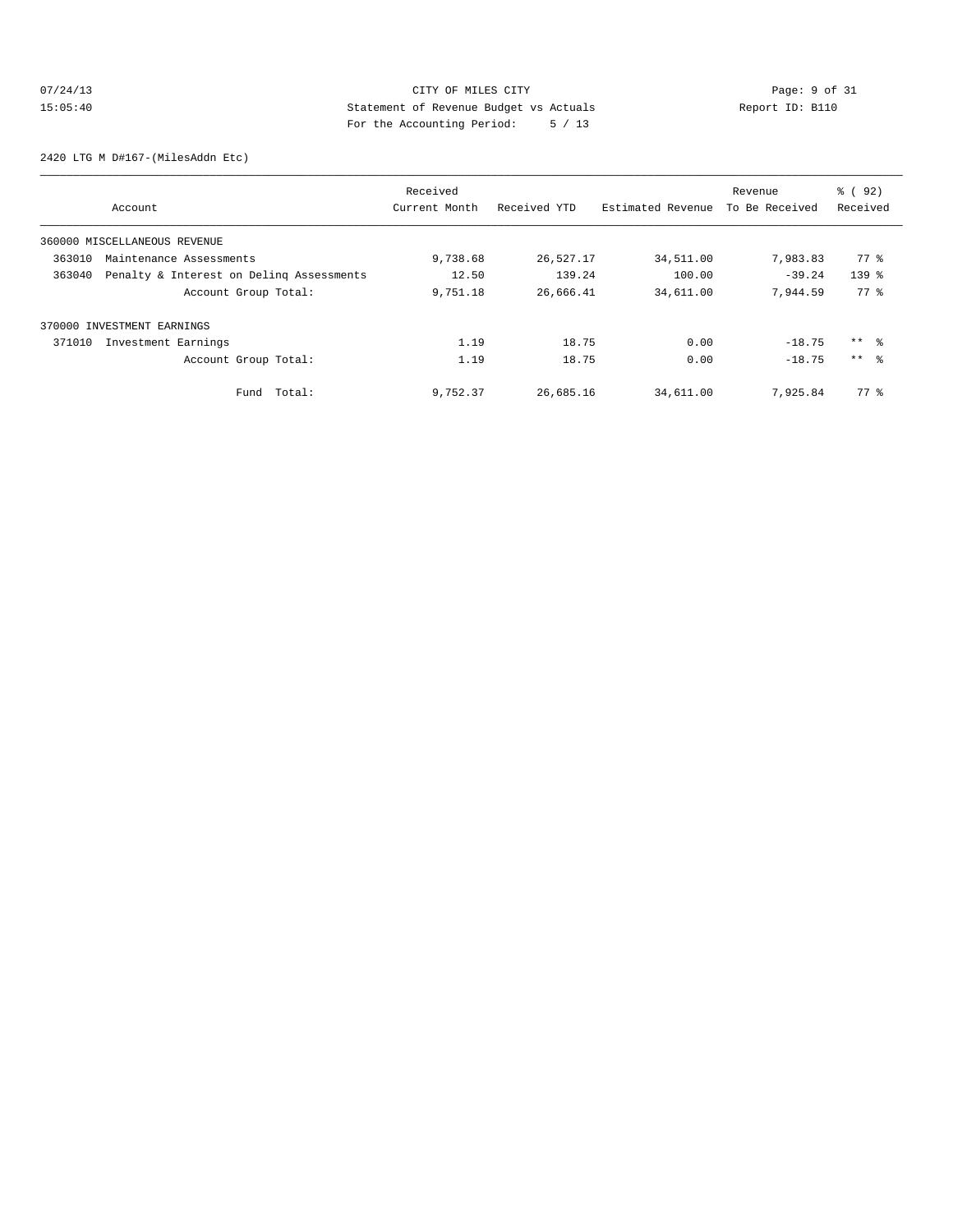## 07/24/13 CITY OF MILES CITY<br>15:05:40 DESEMBED Statement of Revenue Budget vs Actuals<br>15:05:40 Pay the Accounting Depical of 12 15:05:40 Statement of Revenue Budget vs Actuals Report ID: B110 For the Accounting Period: 5 / 13

2430 LTG M D#171-(Balsam Est)

|                              |                                          | Received      |              |                   | Revenue        | % ( 92)             |
|------------------------------|------------------------------------------|---------------|--------------|-------------------|----------------|---------------------|
| Account                      |                                          | Current Month | Received YTD | Estimated Revenue | To Be Received | Received            |
| 360000 MISCELLANEOUS REVENUE |                                          |               |              |                   |                |                     |
| 363010                       | Maintenance Assessments                  | 921.60        | 2,437.19     | 4,008.00          | 1,570.81       | 61 %                |
| 363040                       | Penalty & Interest on Deling Assessments | 1.18          | 1.73         | 0.00              | $-1.73$        | $***$ $\frac{6}{5}$ |
|                              | Account Group Total:                     | 922.78        | 2,438.92     | 4,008.00          | 1,569.08       | 61 %                |
| 370000 INVESTMENT EARNINGS   |                                          |               |              |                   |                |                     |
| 371010                       | Investment Earnings                      | 0.16          | 1.86         | 0.00              | $-1.86$        | $***$ $\approx$     |
|                              | Account Group Total:                     | 0.16          | 1.86         | 0.00              | $-1.86$        | $***$ 8             |
|                              | Total:<br>Fund                           | 922.94        | 2,440.78     | 4,008.00          | 1,567.22       | 61 %                |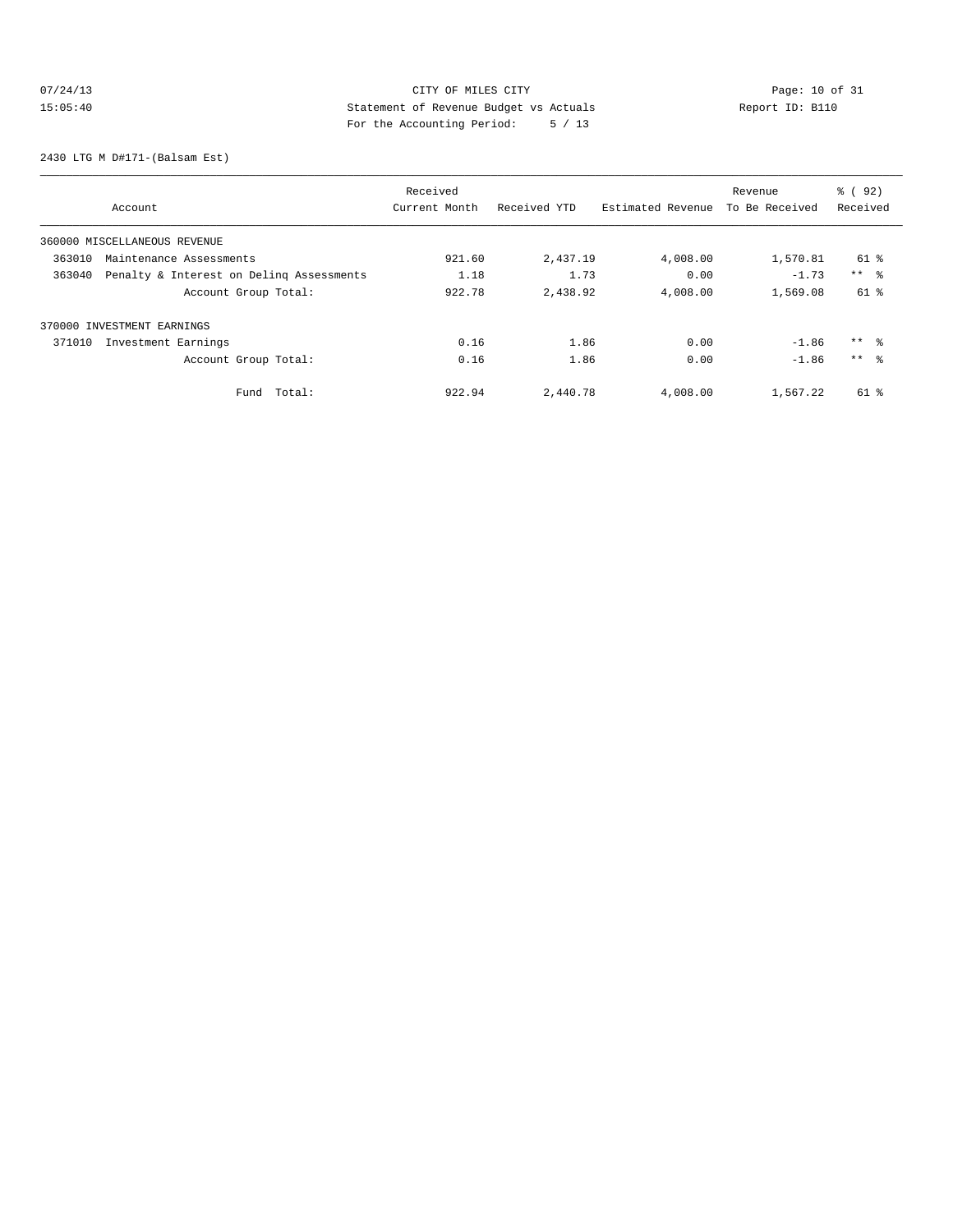# 07/24/13 CITY OF MILES CITY<br>15:05:40 DESEMBED Statement of Revenue Budget vs Actuals<br>15:05:40 Pay the Accounting Depical of 12 15:05:40 Statement of Revenue Budget vs Actuals Report ID: B110 For the Accounting Period: 5 / 13

2440 LTG M D#172-(Main Str)

|        |                                          | Received      |              |                   | Revenue        | % ( 92)         |
|--------|------------------------------------------|---------------|--------------|-------------------|----------------|-----------------|
|        | Account                                  | Current Month | Received YTD | Estimated Revenue | To Be Received | Received        |
|        | 360000 MISCELLANEOUS REVENUE             |               |              |                   |                |                 |
| 363010 | Maintenance Assessments                  | 3,060.11      | 9,070.79     | 25,046.00         | 15,975.21      | $36$ $%$        |
| 363040 | Penalty & Interest on Deling Assessments | 3.93          | 66.13        | 100.00            | 33.87          | 66 %            |
|        | Account Group Total:                     | 3,064.04      | 9,136.92     | 25,146.00         | 16,009.08      | 36 <sup>8</sup> |
|        | 370000 INVESTMENT EARNINGS               |               |              |                   |                |                 |
| 371010 | Investment Earnings                      | 2.53          | 35.26        | 50.00             | 14.74          | 71 %            |
|        | Account Group Total:                     | 2.53          | 35.26        | 50.00             | 14.74          | 71 %            |
|        | Total:<br>Fund                           | 3,066.57      | 9,172.18     | 25,196.00         | 16,023.82      | $36*$           |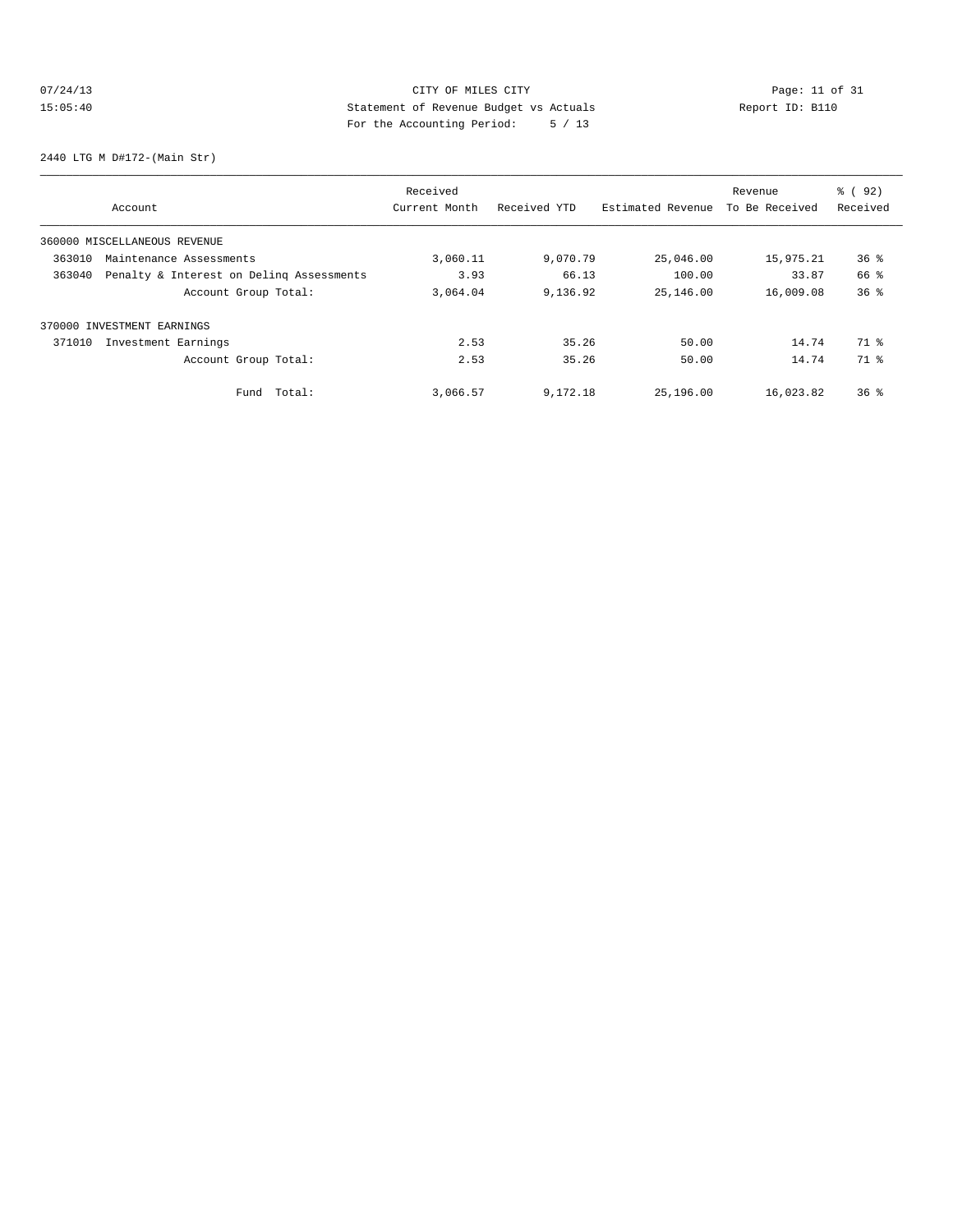## 07/24/13 CITY OF MILES CITY<br>15:05:40 DESEMBED Statement of Revenue Budget vs Actuals<br>15:05:40 Pay the Accounting Depical of 12 15:05:40 Statement of Revenue Budget vs Actuals Report ID: B110 For the Accounting Period: 5 / 13

2450 LTG M D#195-(SG-Trico)

|        |                                          | Received      |              |                   | Revenue        | % ( 92)         |
|--------|------------------------------------------|---------------|--------------|-------------------|----------------|-----------------|
|        | Account                                  | Current Month | Received YTD | Estimated Revenue | To Be Received | Received        |
|        | 360000 MISCELLANEOUS REVENUE             |               |              |                   |                |                 |
| 363010 | Maintenance Assessments                  | 1,708.73      | 4,353.72     | 3,593.00          | $-760.72$      | $121$ %         |
| 363040 | Penalty & Interest on Deling Assessments | 2.19          | 4.40         | 0.00              | $-4.40$        | $***$ $ -$      |
|        | Account Group Total:                     | 1,710.92      | 4,358.12     | 3,593.00          | $-765.12$      | $121$ %         |
|        | 370000 INVESTMENT EARNINGS               |               |              |                   |                |                 |
| 371010 | Investment Earnings                      | 0.15          | 3.40         | 0.00              | $-3.40$        | $***$ $\approx$ |
|        | Account Group Total:                     | 0.15          | 3.40         | 0.00              | $-3.40$        | $***$ $\approx$ |
|        | Fund Total:                              | 1,711.07      | 4,361.52     | 3,593.00          | $-768.52$      | $121$ %         |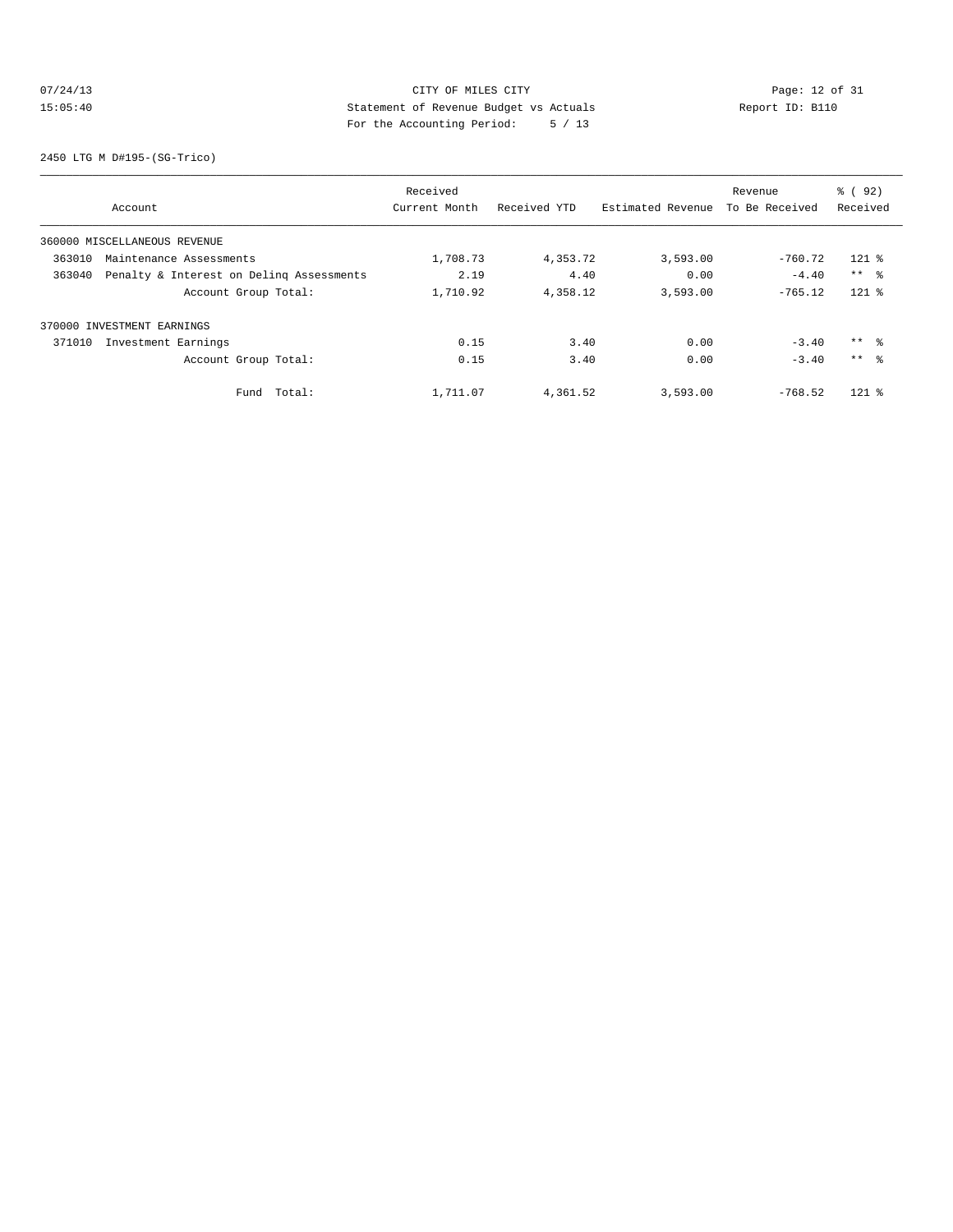## 07/24/13 Page: 13 of 31 15:05:40 Statement of Revenue Budget vs Actuals Report ID: B110<br>Report ID: B110 For the Accounting Period: 5 / 13

2470 LTG M D#202-(SG-MDU&NV)

|        |                                          | Received      |              |                   | Revenue        | % ( 92)         |
|--------|------------------------------------------|---------------|--------------|-------------------|----------------|-----------------|
|        | Account                                  | Current Month | Received YTD | Estimated Revenue | To Be Received | Received        |
|        | 360000 MISCELLANEOUS REVENUE             |               |              |                   |                |                 |
| 363010 | Maintenance Assessments                  | 2,271.15      | 7,452.33     | 9,551.00          | 2,098.67       | 78 %            |
| 363040 | Penalty & Interest on Deling Assessments | 2.91          | 29.91        | 10.00             | $-19.91$       | $299$ $%$       |
|        | Account Group Total:                     | 2,274.06      | 7,482.24     | 9,561.00          | 2,078.76       | 78 %            |
|        | 370000 INVESTMENT EARNINGS               |               |              |                   |                |                 |
| 371010 | Investment Earnings                      | 0.28          | 3.68         | 0.00              | $-3.68$        | $***$ $\approx$ |
|        | Account Group Total:                     | 0.28          | 3.68         | 0.00              | $-3.68$        | $***$ $\approx$ |
|        | Fund Total:                              | 2,274.34      | 7,485.92     | 9,561.00          | 2,075.08       | 78 %            |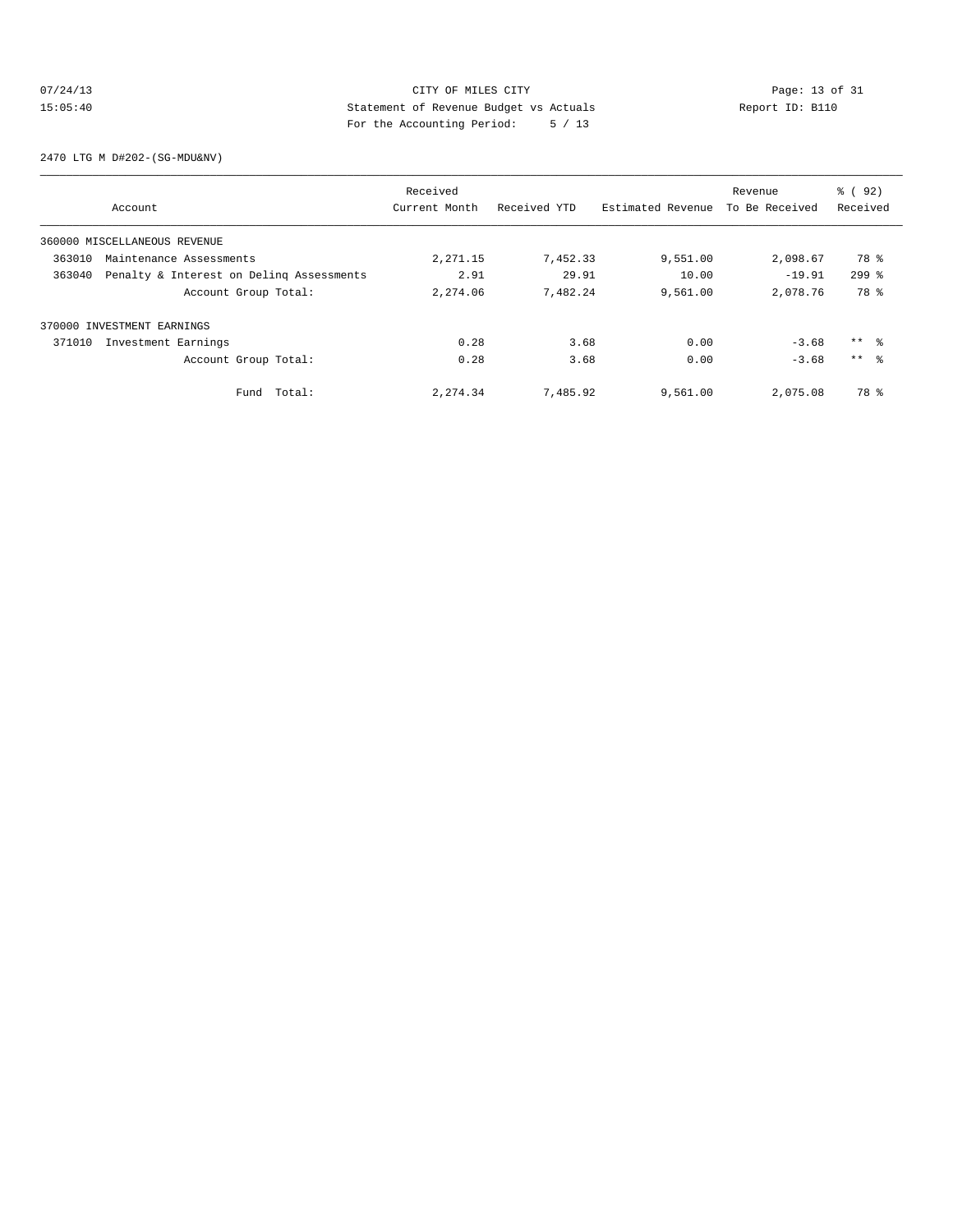## 07/24/13 CITY OF MILES CITY<br>15:05:40 Dege: 14 of 31<br>15:05:40 Deport ID: Bl10 15:05:40 Statement of Revenue Budget vs Actuals Report ID: B110 For the Accounting Period: 5 / 13

2480 LTG M M#173-(Milestown Estates)

|        |                                          | Received      |              |                   | Revenue        | % ( 92 )        |
|--------|------------------------------------------|---------------|--------------|-------------------|----------------|-----------------|
|        | Account                                  | Current Month | Received YTD | Estimated Revenue | To Be Received | Received        |
|        | 360000 MISCELLANEOUS REVENUE             |               |              |                   |                |                 |
| 363010 | Maintenance Assessments                  | 124.85        | 1,434.20     | 266.00            | $-1, 168.20$   | 539 %           |
| 363040 | Penalty & Interest on Deling Assessments | 0.16          | 1.58         | 0.00              | $-1.58$        | $***$ %         |
|        | Account Group Total:                     | 125.01        | 1,435.78     | 266.00            | $-1.169.78$    | $540*$          |
|        | 370000 INVESTMENT EARNINGS               |               |              |                   |                |                 |
| 371010 | Investment Earnings                      | 0.19          | 1.43         | 0.00              | $-1.43$        | ** %            |
|        | Account Group Total:                     | 0.19          | 1.43         | 0.00              | $-1.43$        | $***$ $\approx$ |
|        | Total:<br>Fund                           | 125.20        | 1,437.21     | 266.00            | $-1.171.21$    | $540*$          |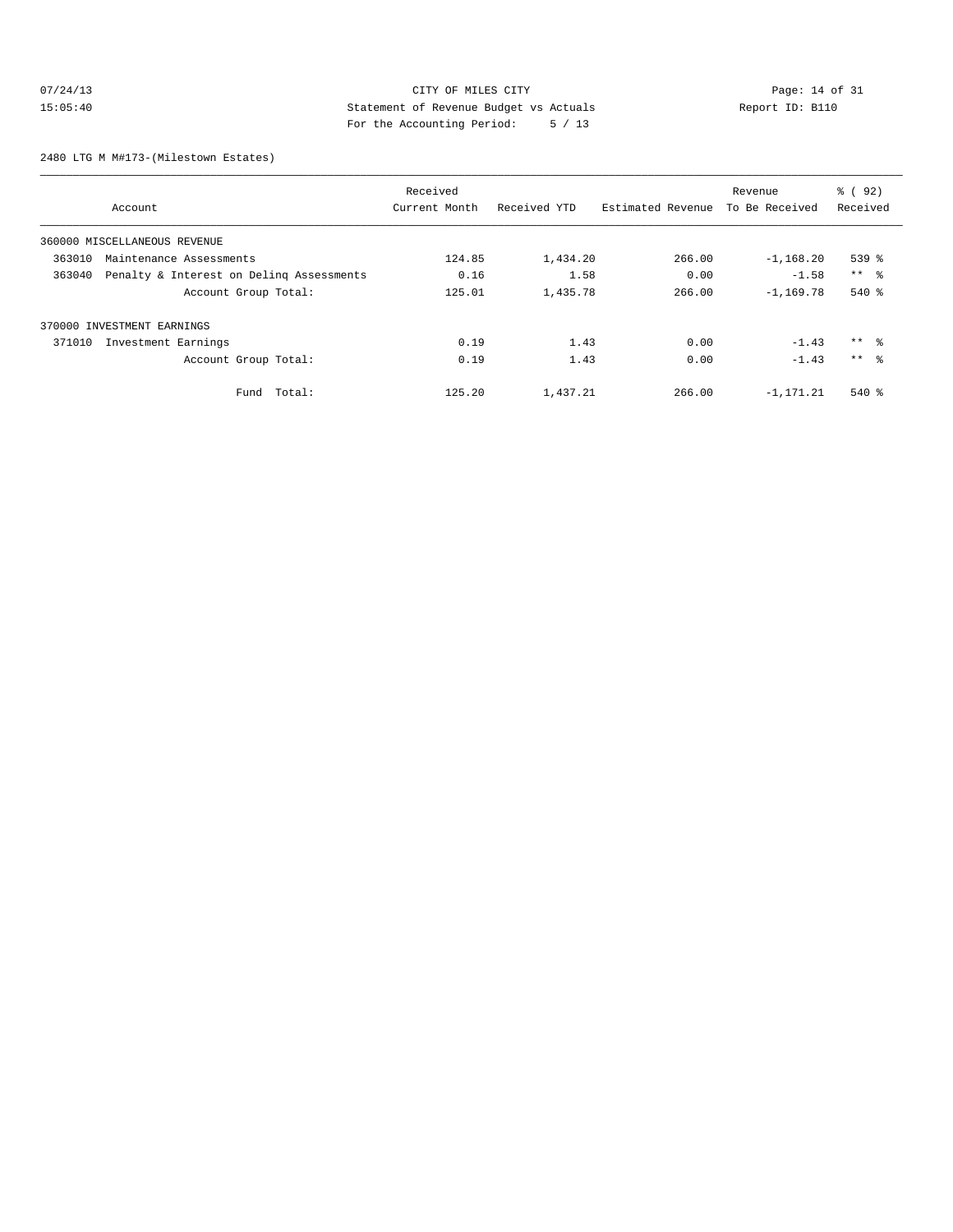## 07/24/13 Page: 15 of 31 15:05:40 Statement of Revenue Budget vs Actuals Report ID: B110 For the Accounting Period: 5 / 13

2510 STR MAINT DIST #204

|        |                                          | Received      |              | Revenue           |                | % ( 92 )       |
|--------|------------------------------------------|---------------|--------------|-------------------|----------------|----------------|
|        | Account                                  | Current Month | Received YTD | Estimated Revenue | To Be Received | Received       |
|        | 360000 MISCELLANEOUS REVENUE             |               |              |                   |                |                |
| 362020 | MISC REVENUE                             | 2,656.19      | 2,682.42     | 0.00              | $-2,682.42$    | $***$ $ -$     |
| 363010 | Maintenance Assessments                  | 294, 443.57   | 920,790.08   | 824,367.00        | $-96, 423.08$  | 112 %          |
| 363040 | Penalty & Interest on Deling Assessments | 418.61        | 3,441.10     | 1,000.00          | $-2,441.10$    | 344 %          |
|        | Account Group Total:                     | 297,518.37    | 926, 913.60  | 825,367.00        | $-101, 546.60$ | 112 %          |
|        | 370000 INVESTMENT EARNINGS               |               |              |                   |                |                |
| 371010 | Investment Earnings                      | 147.65        | 1,782.02     | 400.00            | $-1,382.02$    | $446$ %        |
|        | Account Group Total:                     | 147.65        | 1,782.02     | 400.00            | $-1,382.02$    | $446$ %        |
|        | 380000 OTHER FINANCING SOURCES           |               |              |                   |                |                |
| 383000 | Interfund Operating Transfer             | 0.00          | 0.00         | 89,695.00         | 89,695.00      | 0 <sup>8</sup> |
|        | Account Group Total:                     | 0.00          | 0.00         | 89,695.00         | 89,695.00      | 0 <sup>8</sup> |
|        | Fund Total:                              | 297,666.02    | 928,695.62   | 915,462.00        | $-13, 233.62$  | $101$ %        |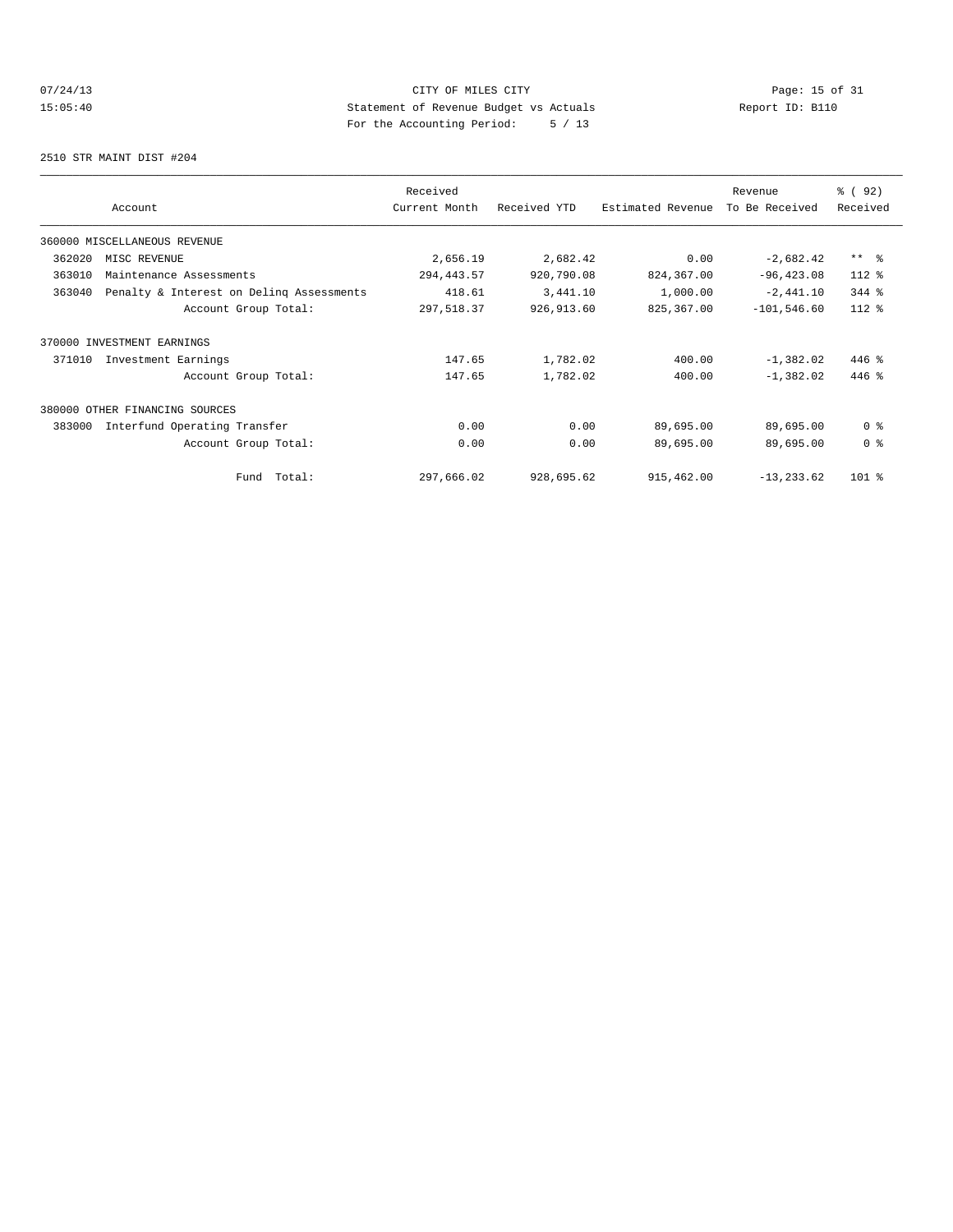## 07/24/13 Page: 16 of 31 15:05:40 Statement of Revenue Budget vs Actuals Report ID: B110 For the Accounting Period: 5 / 13

2520 STR MAINT DIST #205

|        | Account                                  | Received<br>Current Month | Received YTD | Estimated Revenue | Revenue<br>To Be Received | % ( 92 )<br>Received |
|--------|------------------------------------------|---------------------------|--------------|-------------------|---------------------------|----------------------|
|        |                                          |                           |              |                   |                           |                      |
|        | 360000 MISCELLANEOUS REVENUE             |                           |              |                   |                           |                      |
| 362020 | MISC REVENUE                             | 615.54                    | 622.09       | 0.00              | $-622.09$                 | $***$ $\approx$      |
| 363010 | Maintenance Assessments                  | 81,564.45                 | 296,149.19   | 236,245.00        | $-59,904.19$              | $125$ %              |
| 363040 | Penalty & Interest on Deling Assessments | 104.67                    | 1,519.05     | 1,000.00          | $-519.05$                 | 152 %                |
|        | Account Group Total:                     | 82,284.66                 | 298,290.33   | 237, 245.00       | $-61,045.33$              | $126$ %              |
|        | 370000 INVESTMENT EARNINGS               |                           |              |                   |                           |                      |
| 371010 | Investment Earnings                      | 35.44                     | 315.16       | 400.00            | 84.84                     | 79 %                 |
|        | Account Group Total:                     | 35.44                     | 315.16       | 400.00            | 84.84                     | 79 %                 |
|        | 380000 OTHER FINANCING SOURCES           |                           |              |                   |                           |                      |
| 383000 | Interfund Operating Transfer             | 0.00                      | 0.00         | 89,695.00         | 89,695.00                 | 0 <sup>8</sup>       |
|        | Account Group Total:                     | 0.00                      | 0.00         | 89,695.00         | 89,695.00                 | 0 <sup>8</sup>       |
|        | Total:<br>Fund                           | 82,320.10                 | 298,605.49   | 327,340.00        | 28,734.51                 | $91$ %               |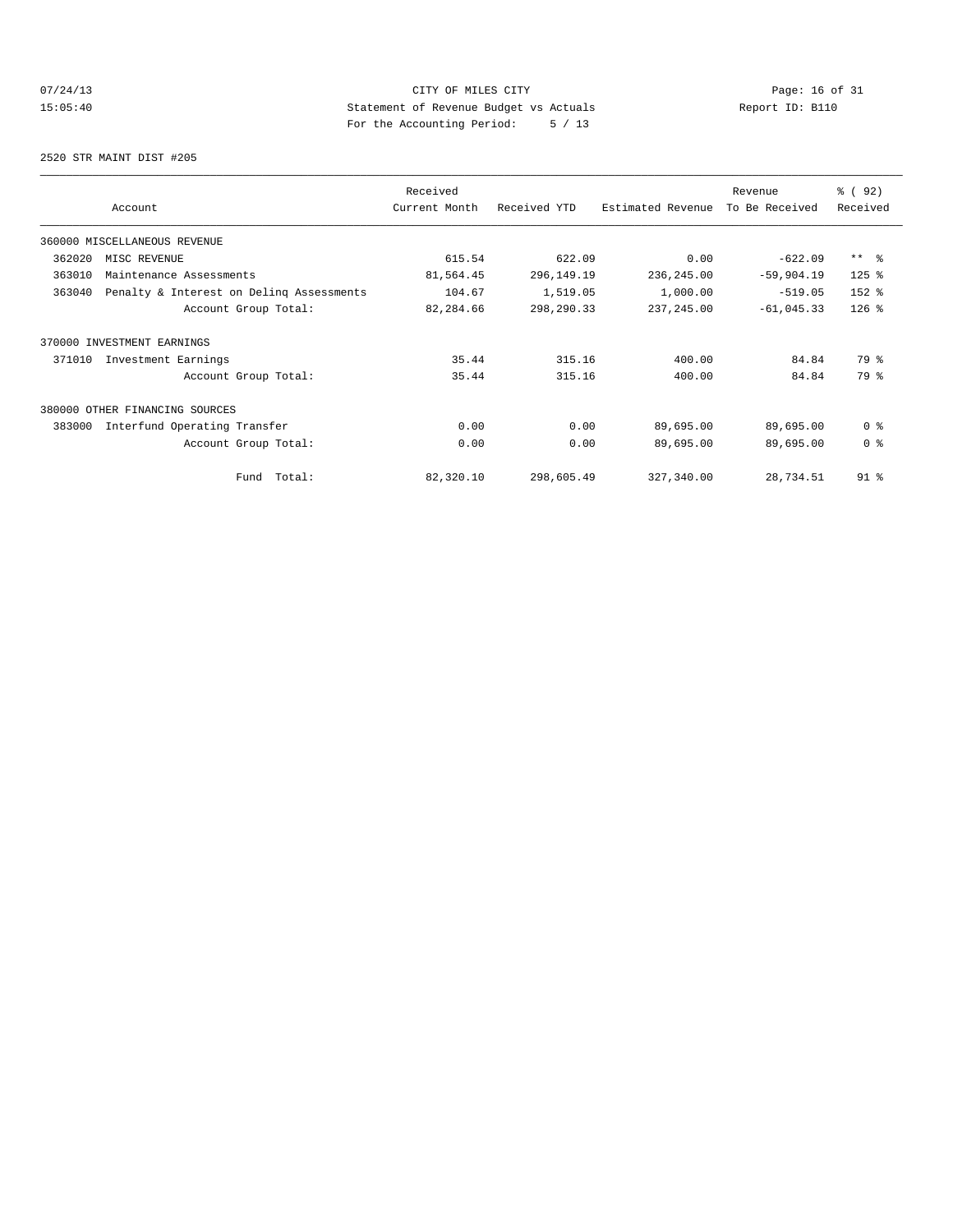## 07/24/13 CITY OF MILES CITY<br>15:05:40 Dege: 17 of 31<br>15:05:40 Dege: 18:05:40 Dege: 18:05:40 15:05:40 Statement of Revenue Budget vs Actuals Report ID: B110 For the Accounting Period: 5 / 13

2540 STR MAINT DIST#207-(MILESTOWN ESTATES)

|        |                                          | Received      |              |                   | Revenue        | % ( 92)         |
|--------|------------------------------------------|---------------|--------------|-------------------|----------------|-----------------|
|        | Account                                  | Current Month | Received YTD | Estimated Revenue | To Be Received | Received        |
|        | 360000 MISCELLANEOUS REVENUE             |               |              |                   |                |                 |
| 363010 | Maintenance Assessments                  | 347.11        | 4,250.81     | 4,138.00          | $-112.81$      | $103$ %         |
| 363040 | Penalty & Interest on Deling Assessments | 0.45          | 37.57        | 0.00              | $-37.57$       | $***$ $ -$      |
|        | Account Group Total:                     | 347.56        | 4,288.38     | 4,138.00          | $-150.38$      | $104$ %         |
| 370000 | INVESTMENT EARNINGS                      |               |              |                   |                |                 |
| 371010 | Investment Earnings                      | 0.45          | 4.15         | 0.00              | $-4.15$        | $***$ $ -$      |
|        | Account Group Total:                     | 0.45          | 4.15         | 0.00              | $-4.15$        | $***$ $\approx$ |
|        | Fund Total:                              | 348.01        | 4,292.53     | 4,138.00          | $-154.53$      | $104$ %         |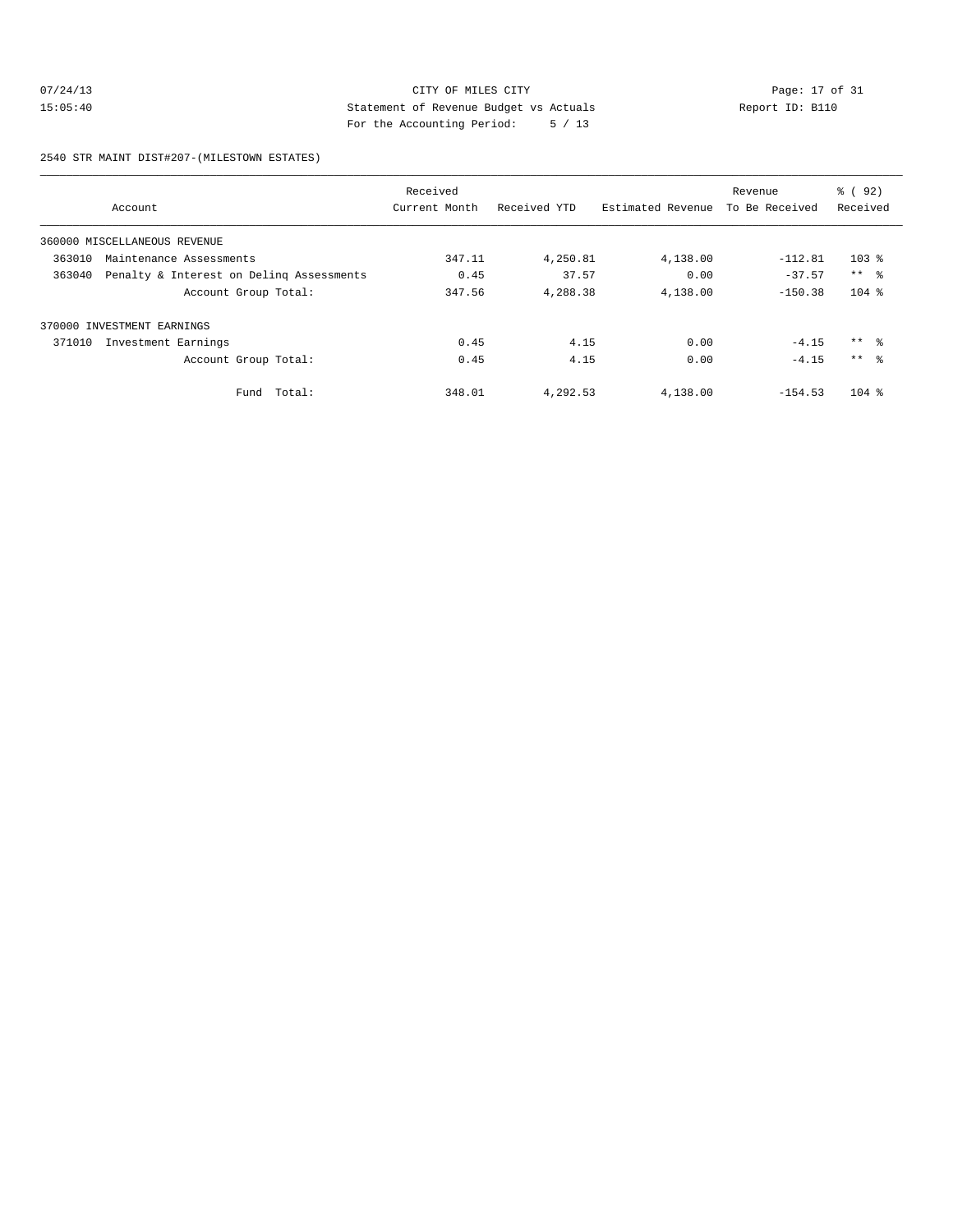# 07/24/13 CITY OF MILES CITY<br>15:05:40 Dege: 18 of 31<br>15:05:40 Deport ID: Bl10 15:05:40 Statement of Revenue Budget vs Actuals Report ID: B110 For the Accounting Period: 5 / 13

#### 2701 Fire Grants

| Account                      | Received<br>Current Month | Received YTD | Estimated Revenue | Revenue<br>To Be Received | $\frac{6}{6}$ (92)<br>Received |
|------------------------------|---------------------------|--------------|-------------------|---------------------------|--------------------------------|
| 360000 MISCELLANEOUS REVENUE |                           |              |                   |                           |                                |
| 365040<br>DONATIONS-FIRE/AMB | 0.00                      | 0.00         | 5,250.00          | 5,250.00                  | 0 %                            |
| Account Group Total:         | 0.00                      | 0.00         | 5.250.00          | 5,250.00                  | 0 <sup>8</sup>                 |
| Fund Total:                  | 0.00                      | 0.00         | 5,250.00          | 5,250.00                  | 0 %                            |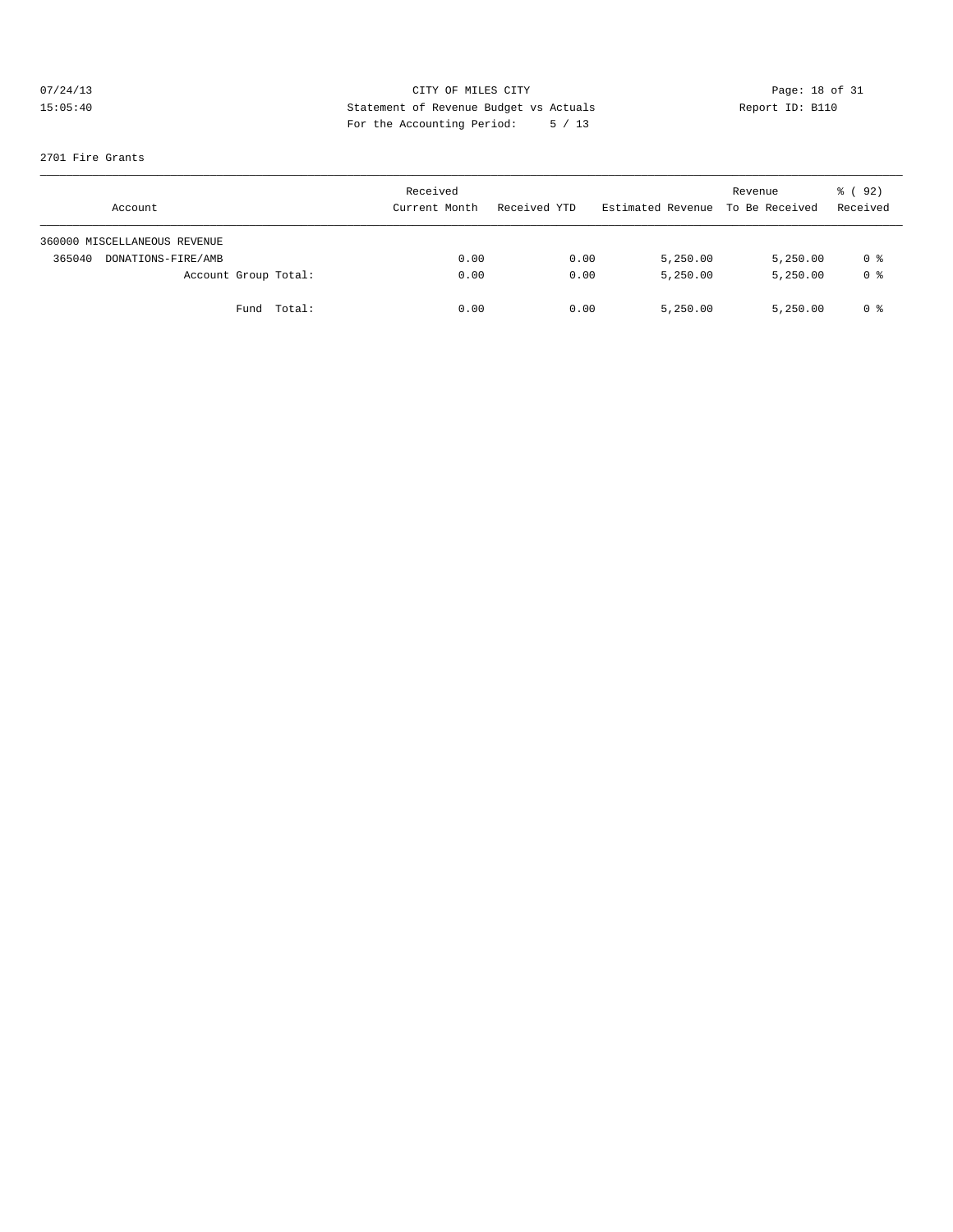## 07/24/13 Page: 19 of 31 15:05:40 Statement of Revenue Budget vs Actuals Report ID: B110 For the Accounting Period: 5 / 13

2820 GAS TAX

| Account                              | Received<br>Current Month | Received YTD | Estimated Revenue | Revenue<br>To Be Received | 8 (92)<br>Received |
|--------------------------------------|---------------------------|--------------|-------------------|---------------------------|--------------------|
| 330000 INTERGOVERNMENTAL REVENUES    |                           |              |                   |                           |                    |
| Gasoline Tax Apportionment<br>335040 | 15, 105.45                | 166, 159.96  | 181,265.00        | 15,105.04                 | $92$ $%$           |
| Account Group Total:                 | 15,105.45                 | 166, 159.96  | 181,265.00        | 15,105.04                 | $92$ $%$           |
| Fund Total:                          | 15,105.45                 | 166,159.96   | 181,265.00        | 15,105.04                 | 92 %               |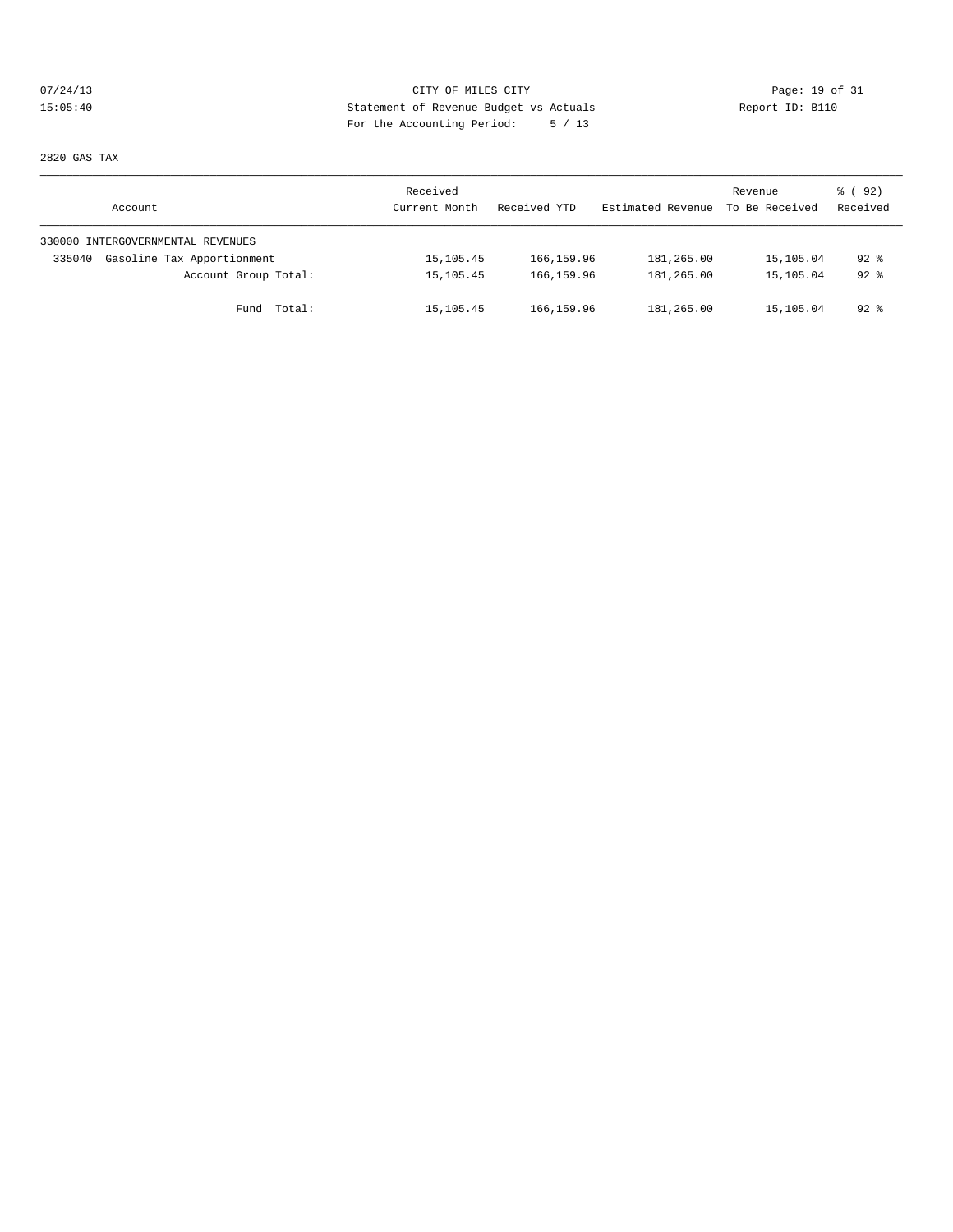## 07/24/13 Page: 20 of 31 15:05:40 Statement of Revenue Budget vs Actuals Report ID: B110 For the Accounting Period: 5 / 13

#### 2850 911 EMERGENCY

|                                   | Received      |              |                   | Revenue        | % ( 92 )        |
|-----------------------------------|---------------|--------------|-------------------|----------------|-----------------|
| Account                           | Current Month | Received YTD | Estimated Revenue | To Be Received | Received        |
| 330000 INTERGOVERNMENTAL REVENUES |               |              |                   |                |                 |
| Basic 911 Funds<br>335080         | 0.00          | 48,084.79    | 65,244.00         | 17,159.21      | 74 %            |
| 335081<br>Enhanced 911 Funds      | 0.00          | 48, 212.79   | 65,244.00         | 17,031.21      | 74 %            |
| 335082<br>911 - WIRELESS FUNDS    | 0.00          | 58,072.88    | 78,217.00         | 20,144.12      | 74 %            |
| Account Group Total:              | 0.00          | 154,370.46   | 208,705.00        | 54, 334.54     | 74 %            |
| 370000 INVESTMENT EARNINGS        |               |              |                   |                |                 |
| 371010<br>Investment Earnings     | 10.66         | 111.94       | 200.00            | 88.06          | 56 <sup>8</sup> |
| Account Group Total:              | 10.66         | 111.94       | 200.00            | 88.06          | 56 <sup>8</sup> |
| Total:<br>Fund                    | 10.66         | 154,482.40   | 208,905.00        | 54,422.60      | 74 %            |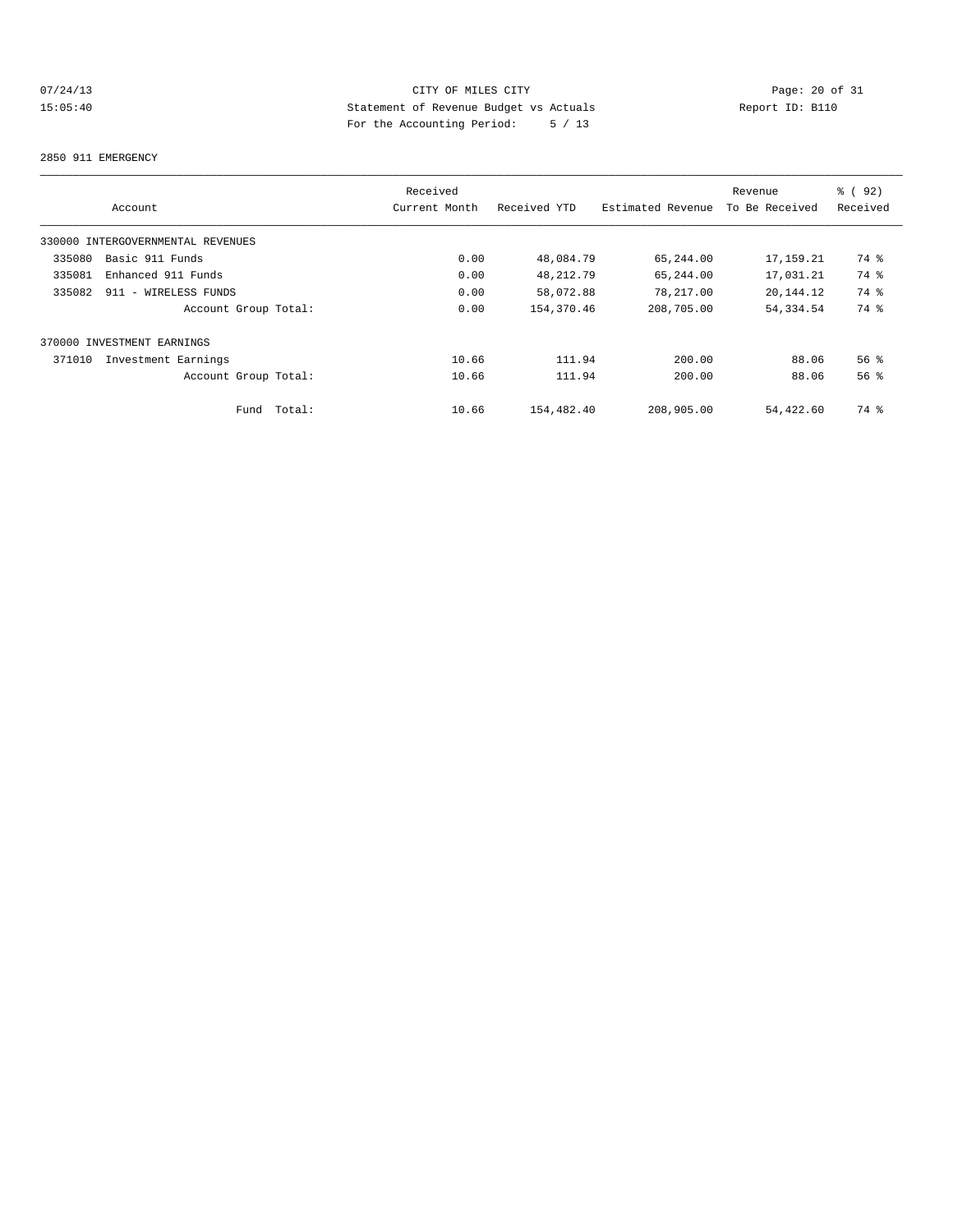## 07/24/13 CITY OF MILES CITY<br>15:05:40 Page: 21 of 31<br>15:05:40 Page: 21 of 31<br>15:05:40 Page: 21 of 31<br>15:05:40 Page: 21 of 31 15:05:40 Statement of Revenue Budget vs Actuals Report ID: B110 For the Accounting Period: 5 / 13

#### 2880 LIBRARY GRANTS

|        | Account                           | Received<br>Current Month | Received YTD | Estimated Revenue | Revenue<br>To Be Received | 8 (92)<br>Received |
|--------|-----------------------------------|---------------------------|--------------|-------------------|---------------------------|--------------------|
|        | 330000 INTERGOVERNMENTAL REVENUES |                           |              |                   |                           |                    |
| 334100 | Library - State Aid               | 0.00                      | 1,402.71     | 1,519.00          | 116.29                    | $92*$              |
| 334101 | HB#193-Interlibrary Loan Reimb    | 0.00                      | 3.000.00     | 2,500.00          | $-500.00$                 | $120*$             |
| 334105 | Sagebrush Fed/Coal Sev Tax        | 0.00                      | 5,417.30     | 5,354.00          | $-63.30$                  | $101$ %            |
|        | Account Group Total:              | 0.00                      | 9,820.01     | 9,373.00          | $-447.01$                 | $105$ %            |
|        | Total:<br>Fund                    | 0.00                      | 9,820.01     | 9,373.00          | $-447.01$                 | $105$ %            |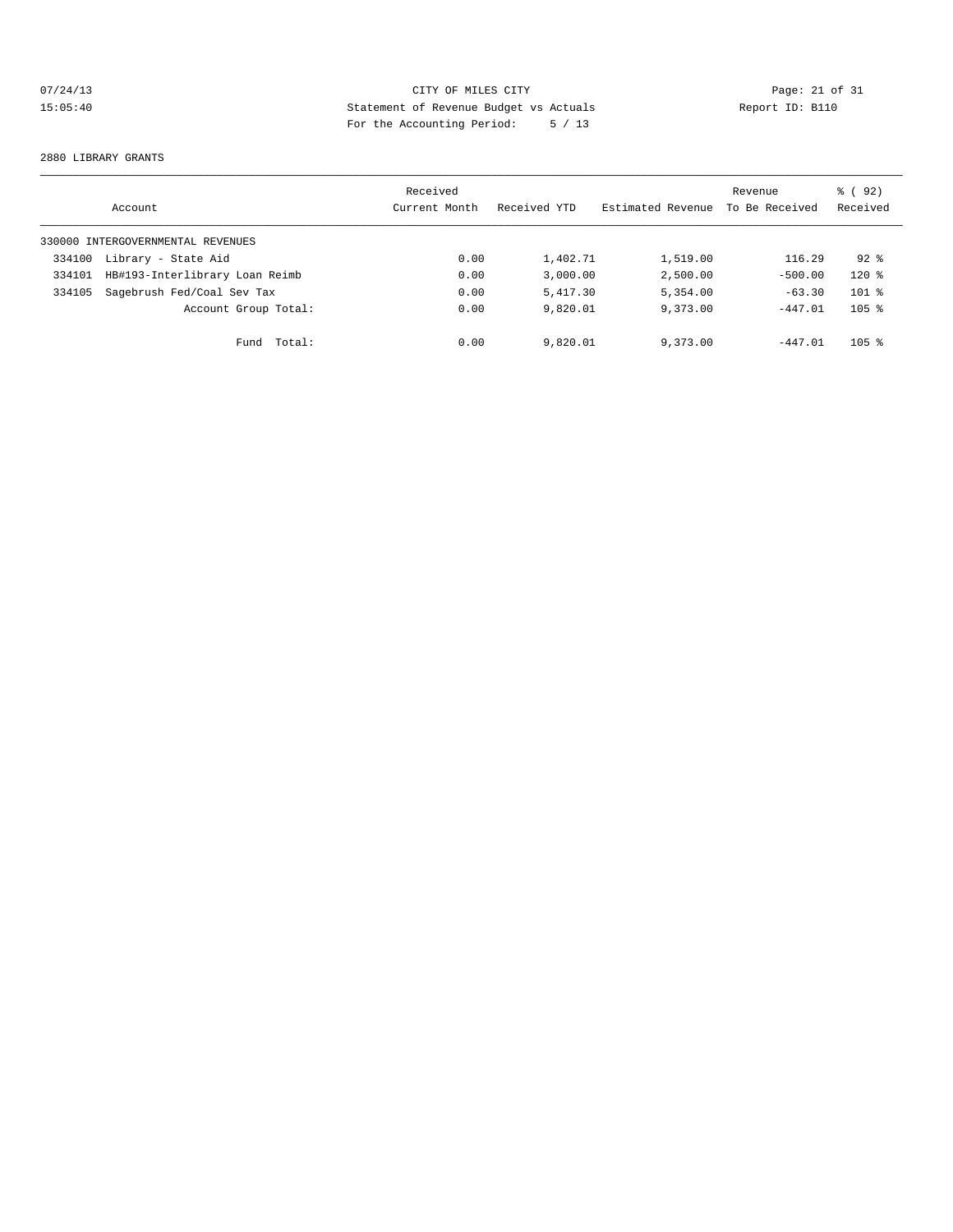# 07/24/13 CITY OF MILES CITY<br>15:05:40 Depert 10: Bl10<br>15:05:40 Depert the locality parties parties below the locality of the locality of the locality of the locality<br>15:05:40 Page: 22 of 31 15:05:40 Statement of Revenue Budget vs Actuals Report ID: B110 For the Accounting Period: 5 / 13

2935 Historic Preservation

|                                        | Received      |              |                   | Revenue        | % ( 92 )       |
|----------------------------------------|---------------|--------------|-------------------|----------------|----------------|
| Account                                | Current Month | Received YTD | Estimated Revenue | To Be Received | Received       |
| 330000 INTERGOVERNMENTAL REVENUES      |               |              |                   |                |                |
| 334000<br>State Grants                 | 0.00          | 2,499.71     | 5,500.00          | 3,000.29       | $45$ %         |
| Account Group Total:                   | 0.00          | 2,499.71     | 5,500.00          | 3,000.29       | 45 %           |
| 360000 MISCELLANEOUS REVENUE           |               |              |                   |                |                |
| Contributions and Donations<br>365000  | 0.00          | 0.00         | 4,100.00          | 4,100.00       | 0 <sup>8</sup> |
| Account Group Total:                   | 0.00          | 0.00         | 4,100.00          | 4,100.00       | 0 <sup>8</sup> |
| 380000 OTHER FINANCING SOURCES         |               |              |                   |                |                |
| Interfund Operating Transfer<br>383000 | 0.00          | 6,000.00     | 6,000.00          | 0.00           | $100*$         |
| Account Group Total:                   | 0.00          | 6,000.00     | 6,000.00          | 0.00           | $100*$         |
| Total:<br>Fund                         | 0.00          | 8,499.71     | 15,600.00         | 7,100.29       | $54$ %         |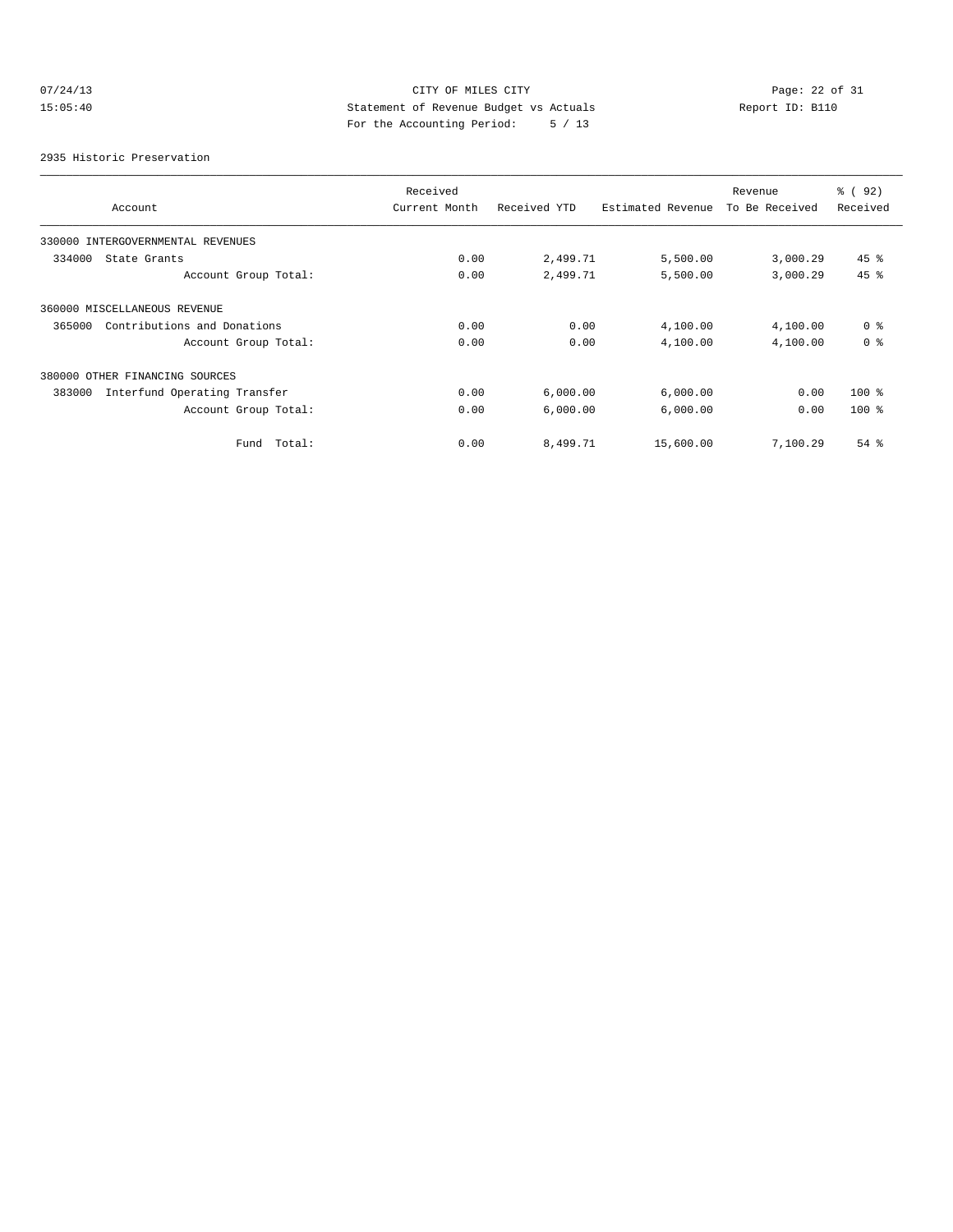## 07/24/13 CITY OF MILES CITY<br>15:05:40 Page: 23 of 31<br>25:05:40 Page: 23 of 31<br>25:05:40 Page: 23 of 31 15:05:40 Statement of Revenue Budget vs Actuals Report ID: B110 For the Accounting Period: 5 / 13

2985 RETIRED SENIOR VOLUNTEER PROG (RSVP)

|        | Account                      | Received<br>Current Month | Received YTD | Estimated Revenue | Revenue<br>To Be Received | % ( 92 )<br>Received |
|--------|------------------------------|---------------------------|--------------|-------------------|---------------------------|----------------------|
| 330000 | INTERGOVERNMENTAL REVENUES   |                           |              |                   |                           |                      |
| 331165 | RSVP FEDERAL GRANTS          | 5,179.83                  | 53,362.69    | 58,228.00         | 4,865.31                  | $92$ %               |
|        | Account Group Total:         | 5,179.83                  | 53,362.69    | 58,228.00         | 4,865.31                  | $92$ $%$             |
|        | 360000 MISCELLANEOUS REVENUE |                           |              |                   |                           |                      |
| 362020 | MISC REVENUE                 | 2,000.00                  | 11,382.21    | 10,000.00         | $-1,382.21$               | 114 %                |
| 365000 | Contributions and Donations  | 250.00                    | 4,014.00     | 2,746.00          | $-1, 268.00$              | $146$ %              |
|        | Account Group Total:         | 2,250.00                  | 15,396.21    | 12,746.00         | $-2,650.21$               | $121$ %              |
|        | 370000 INVESTMENT EARNINGS   |                           |              |                   |                           |                      |
| 371010 | Investment Earnings          | 1.24                      | 24.98        | 0.00              | $-24.98$                  | $***$ $\frac{6}{5}$  |
|        | Account Group Total:         | 1.24                      | 24.98        | 0.00              | $-24.98$                  | $***$ $ -$           |
|        | Fund Total:                  | 7,431.07                  | 68,783.88    | 70,974.00         | 2,190.12                  | 97 <sup>8</sup>      |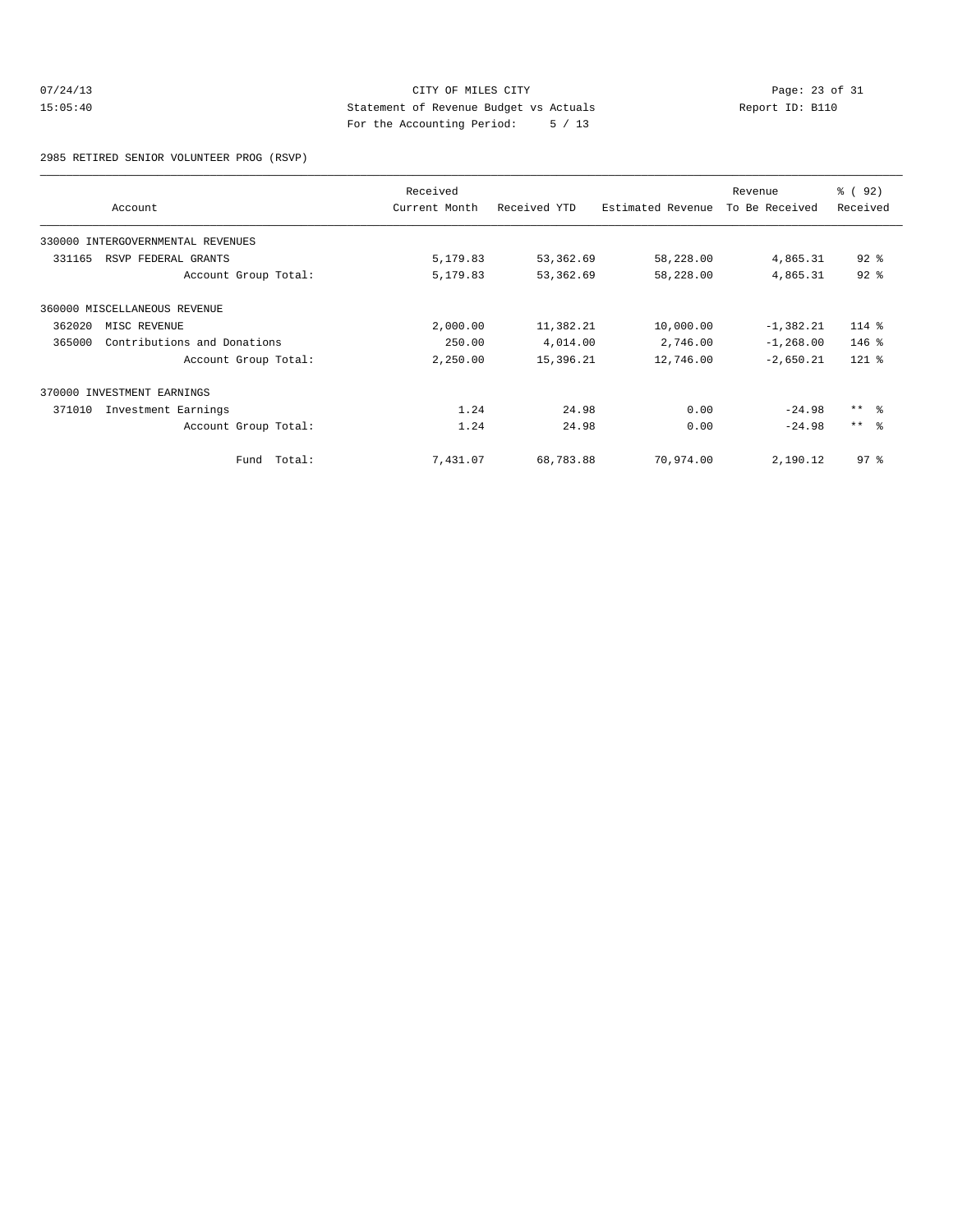## 07/24/13 Page: 24 of 31 15:05:40 Statement of Revenue Budget vs Actuals Report ID: B110 For the Accounting Period: 5 / 13

3300 Judgement & Losses-Power Settlement

|              | Account                                | Received<br>Current Month | Received YTD | Estimated Revenue | Revenue<br>To Be Received | 8 ( 92 )<br>Received |  |
|--------------|----------------------------------------|---------------------------|--------------|-------------------|---------------------------|----------------------|--|
| 310000 TAXES |                                        |                           |              |                   |                           |                      |  |
| 311010       | Real Property Taxes                    | 0.00                      | 12.33        | 0.00              | $-12.33$                  | $***$ %              |  |
| 312000       | Penalty & Interest on Delinquent Taxes | 0.00                      | 4.45         | 0.00              | $-4.45$                   | $***$ $\approx$      |  |
|              | Account Group Total:                   | 0.00                      | 16.78        | 0.00              | $-16.78$                  | $***$ $\frac{6}{6}$  |  |
|              | Total:<br>Fund                         | 0.00                      | 16.78        | 0.00              | $-16.78$                  | $***$ $\frac{6}{5}$  |  |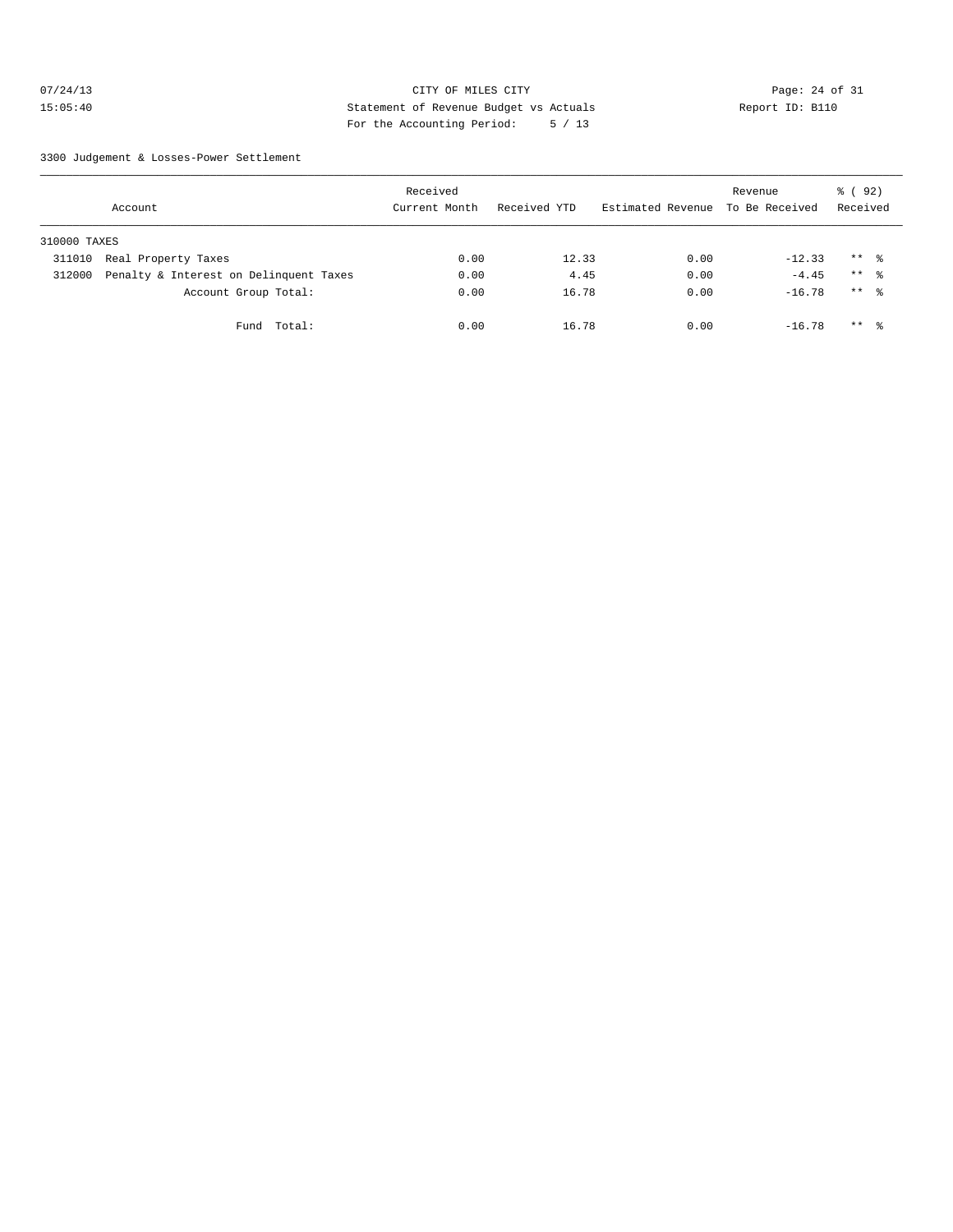## 07/24/13 Page: 25 of 31 15:05:40 Statement of Revenue Budget vs Actuals Report ID: B110 For the Accounting Period: 5 / 13

4000 General Fund Capitol Improvement Fund

|        | Account                    |             | Received<br>Current Month |       | Received YTD |        |      | Revenue<br>Estimated Revenue To Be Received | % ( 92 )<br>Received |                     |
|--------|----------------------------|-------------|---------------------------|-------|--------------|--------|------|---------------------------------------------|----------------------|---------------------|
|        | 370000 INVESTMENT EARNINGS |             |                           |       |              |        |      |                                             |                      |                     |
| 371010 | Investment Earnings        |             |                           | 34.69 |              | 435.05 | 0.00 | $-435.05$                                   |                      | $***$ $\frac{6}{3}$ |
|        | Account Group Total:       |             |                           | 34.69 |              | 435.05 | 0.00 | $-435.05$                                   |                      | $***$ 8             |
|        |                            | Fund Total: |                           | 34.69 |              | 435.05 | 0.00 | $-435.05$                                   |                      | $***$ %             |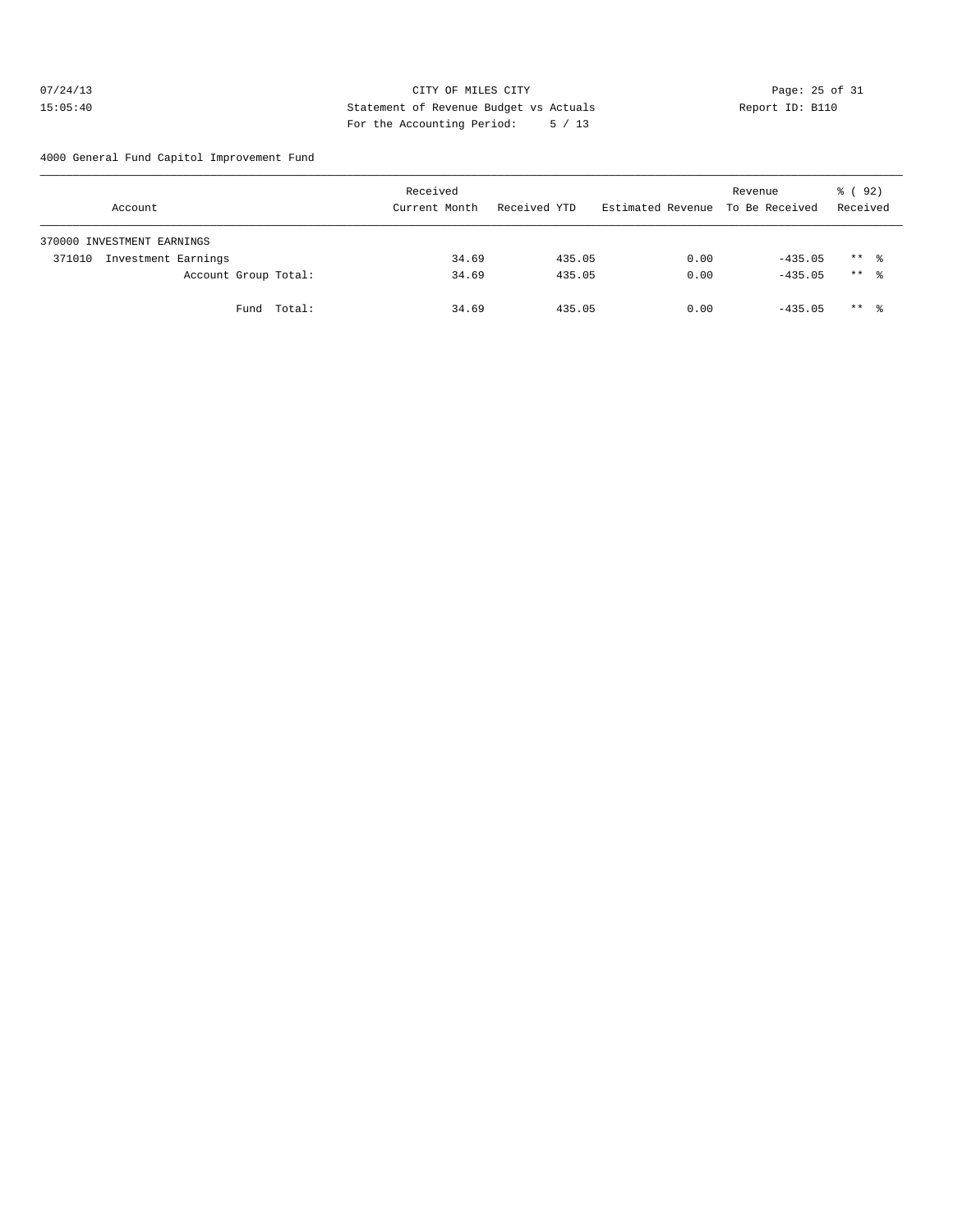## $O7/24/13$  Page: 26 of 31 15:05:40 Statement of Revenue Budget vs Actuals Report ID: B110 For the Accounting Period: 5 / 13

4060 CAPITAL IMPROV-PUBLIC WORKS

|        | Account                            | Received<br>Current Month | Received YTD | Estimated Revenue | Revenue<br>To Be Received | % (92)<br>Received  |
|--------|------------------------------------|---------------------------|--------------|-------------------|---------------------------|---------------------|
|        | 320000 LICENSES AND PERMITS        |                           |              |                   |                           |                     |
| 323040 | Other Miscellaneous Permits        | 50.00                     | 1,765.00     | 2,500.00          | 735.00                    | 71.8                |
|        | Account Group Total:               | 50.00                     | 1,765.00     | 2,500.00          | 735.00                    | 71 <sup>8</sup>     |
|        | 340000 Charges for Services        |                           |              |                   |                           |                     |
|        | 343014 Street Cleaning             | 0.00                      | 0.00         | 8,490.00          | 8,490.00                  | 0 <sup>8</sup>      |
| 343016 | Prkg Vio/Off Str-Impnd Fees        | 245.00                    | 991.50       | 500.00            | $-491.50$                 | 198 <sup>8</sup>    |
| 343018 | Sale of Street & Roadway Materials | 0.00                      | 2,824.25     | 0.00              | $-2,824.25$               | $***$ $ -$          |
|        | Account Group Total:               | 245.00                    | 3,815.75     | 8,990.00          | 5, 174.25                 | $42*$               |
|        | 360000 MISCELLANEOUS REVENUE       |                           |              |                   |                           |                     |
| 362020 | MISC REVENUE                       | 0.00                      | 211.00       | 0.00              | $-211.00$                 | $***$ $\approx$     |
| 367000 | Sale of Junk or Salvage            | 125.65                    | 1,283.76     | 0.00              | $-1, 283.76$              | $***$ $\approx$     |
|        | Account Group Total:               | 125.65                    | 1,494.76     | 0.00              | $-1,494.76$               | $***$ $\frac{6}{6}$ |
|        | 370000 INVESTMENT EARNINGS         |                           |              |                   |                           |                     |
|        | 371010 Investment Earnings         | 18.42                     | 176.20       | 0.00              | $-176.20$                 | $***$<br>- 옹        |
|        | Account Group Total:               | 18.42                     | 176.20       | 0.00              | $-176.20$                 | $***$ $\approx$     |
|        | 380000 OTHER FINANCING SOURCES     |                           |              |                   |                           |                     |
| 383000 | Interfund Operating Transfer       | 0.00                      | 20,000.00    | 20,000.00         | 0.00                      | $100*$              |
|        | Account Group Total:               | 0.00                      | 20,000.00    | 20,000.00         | 0.00                      | $100*$              |
|        | Fund Total:                        | 439.07                    | 27, 251.71   | 31,490.00         | 4,238.29                  | 87%                 |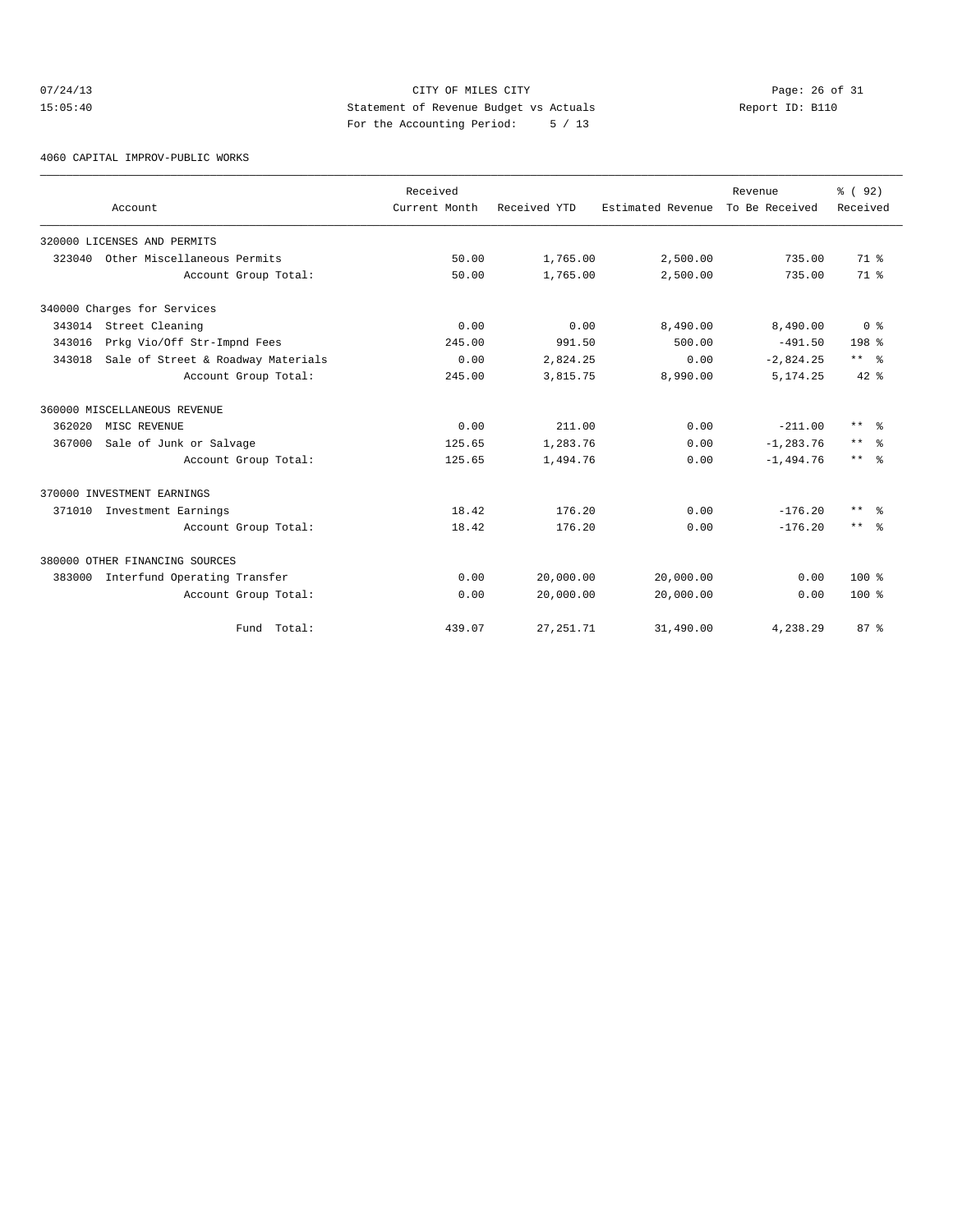# 07/24/13 Page: 27 of 31 15:05:40 Statement of Revenue Budget vs Actuals Report ID: B110 For the Accounting Period: 5 / 13

#### 5210 WATER UTILITY

|        |                                           | Received      |              |                   | Revenue        | % ( 92 )                     |
|--------|-------------------------------------------|---------------|--------------|-------------------|----------------|------------------------------|
|        | Account                                   | Current Month | Received YTD | Estimated Revenue | To Be Received | Received                     |
|        | 330000 INTERGOVERNMENTAL REVENUES         |               |              |                   |                |                              |
| 331075 | DEQ Grant-EECBG Interface Grant           | 0.00          | 48,400.00    | 0.00              | $-48, 400.00$  | $\star\star$<br>ু ⊱          |
|        | Account Group Total:                      | 0.00          | 48,400.00    | 0.00              | $-48, 400.00$  | $***$<br>- 옹                 |
|        | 340000 Charges for Services               |               |              |                   |                |                              |
| 341075 | Serv/Cnty-Interlocal Agmt                 | 2,864.25      | 2,864.25     | 3,764.00          | 899.75         | 76 %                         |
| 343021 | Metered Water Sales                       | 177, 481.71   | 2,017,207.71 | 1,950,000.00      | $-67, 207.71$  | $103*$                       |
| 343022 | Unmetered Water Sales/Chrgoffs            | 55.02         | 1,448.70     | 1,000.00          | $-448.70$      | 145 %                        |
| 343023 | Bulk Water Sales                          | 104.23        | 4,074.89     | 4,000.00          | $-74.89$       | $102$ %                      |
| 343024 | Sales of Water Materials & Supplies       | 0.00          | 183.83       | 0.00              | $-183.83$      | $***$ $%$                    |
| 343025 | Hookup Fee                                | 600.00        | 11,400.00    | 12,000.00         | 600.00         | 95 <sup>8</sup>              |
| 343026 | Water Install/Tap Chrgs/Labor             | 75.00         | 2,825.41     | 8,000.00          | 5,174.59       | 35 <sup>8</sup>              |
| 343027 | Chg for Wtr Dept. Serv                    | 124.00        | 677.00       | 500.00            | $-177.00$      | 135 <sub>8</sub>             |
| 343029 | Curb Stop Replacement Fee                 | 3,554.00      | 38,944.61    | 41,880.00         | 2,935.39       | $93$ $%$                     |
|        | Account Group Total:                      | 184,858.21    | 2,079,626.40 | 2,021,144.00      | $-58, 482.40$  | $103*$                       |
|        | 360000 MISCELLANEOUS REVENUE              |               |              |                   |                |                              |
| 362020 | MISC REVENUE                              | 3,077.73      | 3,118.93     | 0.00              | $-3, 118.93$   | $***$<br>ু ≳                 |
| 362040 | \$2.00 State Assessment Fee               | 0.00          | $-56.00$     | 0.00              | 56.00          | $\star\star$                 |
| 366050 | Sale of Junk/Salvage-PD cars              | 0.00          | 4,570.00     | 0.00              | $-4,570.00$    | $\star$ $\star$<br>$\approx$ |
| 366060 | Misc - MDU Refund                         | 0.00          | 11,250.00    | 0.00              | $-11, 250.00$  | $***$ %                      |
| 367000 | Sale of Junk or Salvage                   | 0.00          | 0.00         | 250.00            | 250.00         | 0 %                          |
|        | Account Group Total:                      | 3,077.73      | 18,882.93    | 250.00            | $-18,632.93$   | $***$ $%$                    |
|        | 370000 INVESTMENT EARNINGS                |               |              |                   |                |                              |
|        | 371010 Investment Earnings                | 770.58        | 8,422.93     | 6,000.00          | $-2,422.93$    | $140*$                       |
|        | Account Group Total:                      | 770.58        | 8,422.93     | 6,000.00          | $-2,422.93$    | $140*$                       |
|        | 380000 OTHER FINANCING SOURCES            |               |              |                   |                |                              |
|        | 381070 Proceeds from Notes/Loans/Intercap | 0.00          | 189,640.00   | 19,788.00         | $-169,852.00$  | $958$ %                      |
|        | Account Group Total:                      | 0.00          | 189,640.00   | 19,788.00         | $-169,852.00$  | $958$ %                      |
|        | Fund Total:                               | 188,706.52    | 2,344,972.26 | 2,047,182.00      | $-297,790.26$  | $115$ %                      |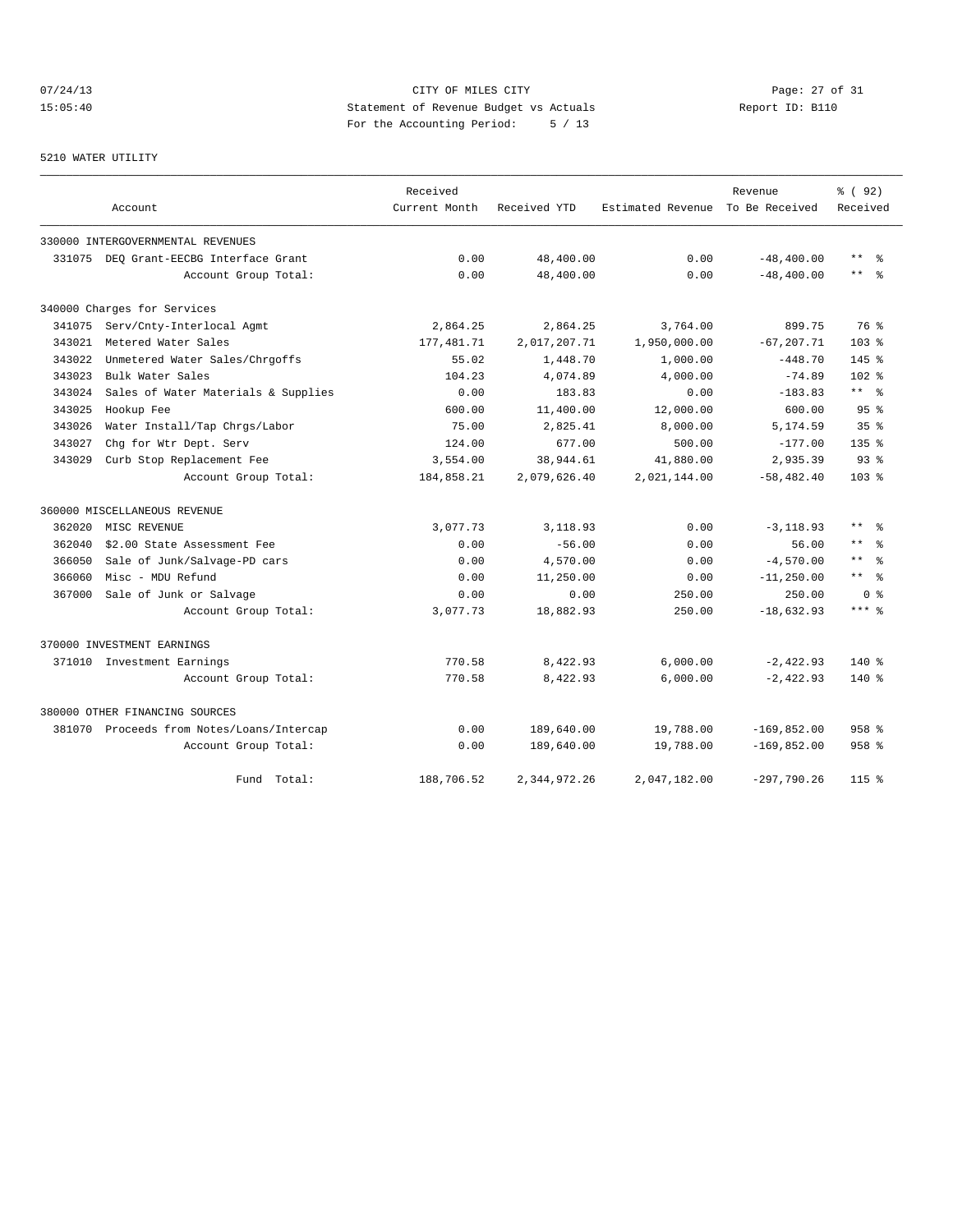## 07/24/13 Page: 28 of 31 15:05:40 Statement of Revenue Budget vs Actuals Report ID: B110 For the Accounting Period: 5 / 13

#### 5310 SEWER UTILITY

|        |                                           | Received      |              |                                  | Revenue       | % ( 92)          |
|--------|-------------------------------------------|---------------|--------------|----------------------------------|---------------|------------------|
|        | Account                                   | Current Month | Received YTD | Estimated Revenue To Be Received |               | Received         |
|        | 330000 INTERGOVERNMENTAL REVENUES         |               |              |                                  |               |                  |
|        | 331991 Federal Stimulus                   | 0.00          | 100.00       | 300,000.00                       | 299,900.00    | 0 <sup>8</sup>   |
|        | Account Group Total:                      | 0.00          | 100.00       | 300,000.00                       | 299,900.00    | 0 <sup>8</sup>   |
|        | 340000 Charges for Services               |               |              |                                  |               |                  |
| 341075 | Serv/Cnty-Interlocal Agmt                 | 1,125.00      | 1,125.00     | 1,500.00                         | 375.00        | 75 %             |
| 343031 | Sewer Service Charges                     | 91,179.82     | 969,724.24   | 1,028,304.00                     | 58, 579. 76   | 94%              |
| 343032 | Sewer Installation Charges/Chrgoffs       | 55.01         | 1,448.63     | 1,200.00                         | $-248.63$     | $121*$           |
| 343033 | Hookup Fee                                | 240.00        | 3,720.00     | 12,000.00                        | 8,280.00      | 318              |
| 343034 | Treatment Facilities Fees                 | 280.00        | 4,328.27     | 3,000.00                         | $-1,328.27$   | 144 %            |
| 343036 | Miscellaneous Sewer Revenue (Labor)       | 0.00          | 4,633.47     | 1,500.00                         | $-3, 133, 47$ | 309 <sub>8</sub> |
| 343037 | Baker Road Etc.                           | 728.86        | 7,544.00     | 8,000.00                         | 456.00        | 94%              |
| 343038 | RURAL SWR DIST #1                         | 0.00          | 11,887.32    | 22,000.00                        | 10,112.68     | 54%              |
|        | Account Group Total:                      | 93,608.69     | 1,004,410.93 | 1,077,504.00                     | 73,093.07     | 93 <sup>8</sup>  |
|        | 360000 MISCELLANEOUS REVENUE              |               |              |                                  |               |                  |
| 361010 | Land Rental                               | 0.00          | 2,575.90     | 2,500.00                         | $-75.90$      | $103*$           |
| 362000 | Insurance Proceeds                        | 0.00          | 1,445.19     | 0.00                             | $-1, 445.19$  | $***$ %          |
| 362020 | MISC REVENUE                              | 3,077.73      | 3,235.84     | 1,000.00                         | $-2, 235.84$  | $324$ $%$        |
|        | Account Group Total:                      | 3,077.73      | 7,256.93     | 3,500.00                         | $-3,756.93$   | $207$ %          |
|        | 370000 INVESTMENT EARNINGS                |               |              |                                  |               |                  |
|        | 371010 Investment Earnings                | 253.72        | 4,786.74     | 3,500.00                         | $-1, 286.74$  | $137*$           |
|        | Account Group Total:                      | 253.72        | 4,786.74     | 3,500.00                         | $-1, 286.74$  | $137*$           |
|        | 380000 OTHER FINANCING SOURCES            |               |              |                                  |               |                  |
|        | 381070 Proceeds from Notes/Loans/Intercap | 0.00          | 185,500.00   | 1,510,000.00                     | 1,324,500.00  | $12*$            |
|        | Account Group Total:                      | 0.00          | 185,500.00   | 1,510,000.00                     | 1,324,500.00  | $12*$            |
|        | Total:<br>Fund                            | 96,940.14     | 1,202,054.60 | 2,894,504.00                     | 1,692,449.40  | $42*$            |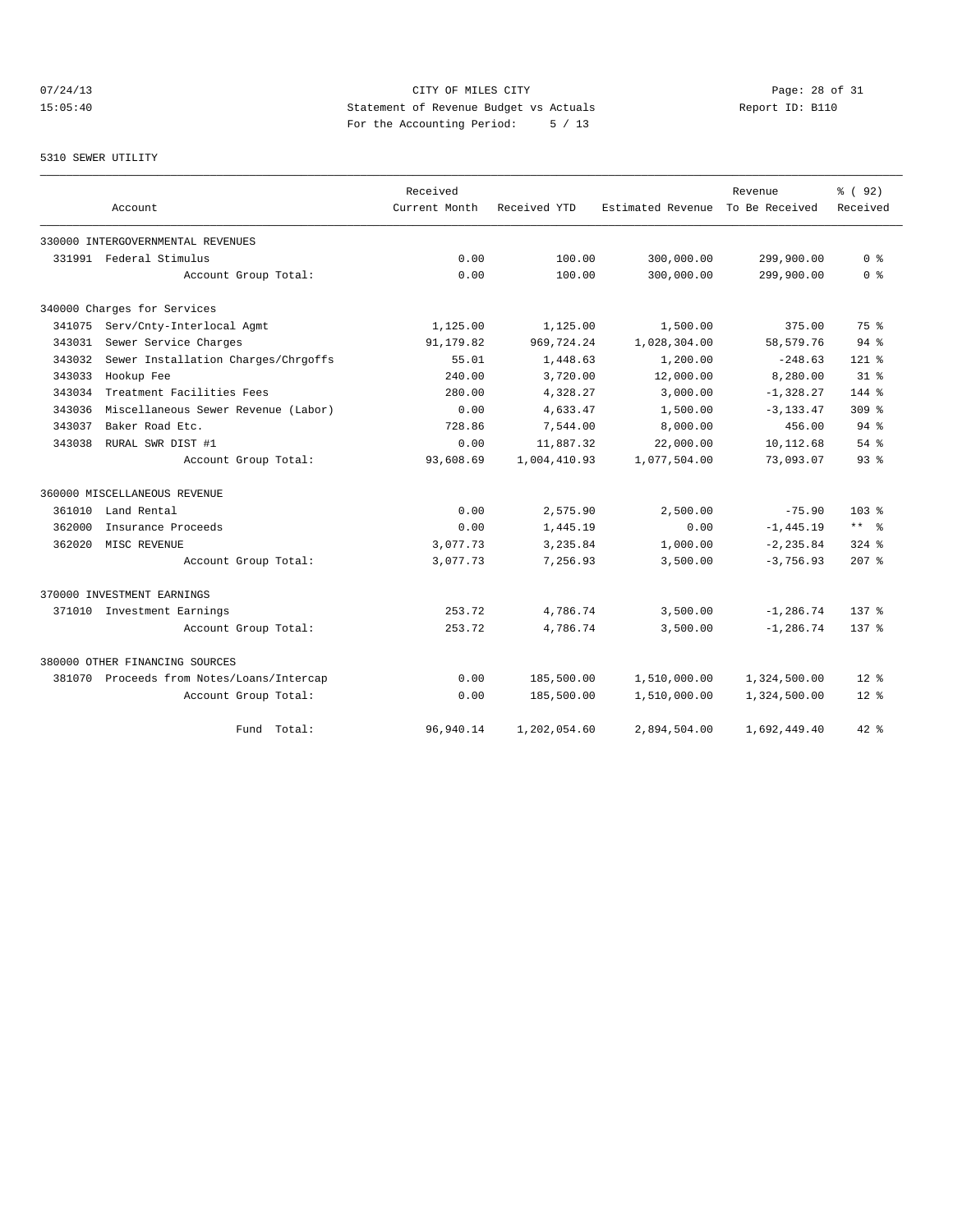## 07/24/13 Page: 29 of 31 15:05:40 Statement of Revenue Budget vs Actuals Report ID: B110 For the Accounting Period: 5 / 13

#### 5510 AMBULANCE FUND

|              |                                        | Received      |              |                                  | Revenue      | % (92)                             |
|--------------|----------------------------------------|---------------|--------------|----------------------------------|--------------|------------------------------------|
|              | Account                                | Current Month | Received YTD | Estimated Revenue To Be Received |              | Received                           |
| 310000 TAXES |                                        |               |              |                                  |              |                                    |
| 311010       | Real Property Taxes                    | 2,383.47      | 6,567.97     | 6,500.00                         | $-67.97$     | $101$ %                            |
| 311020       | Personal Property Taxes                | 102.21        | 127.50       | 650.00                           | 522.50       | $20*$                              |
| 312000       | Penalty & Interest on Delinquent Taxes | 1.25          | 25.42        | 40.00                            | 14.58        | 64 %                               |
|              | Account Group Total:                   | 2,486.93      | 6,720.89     | 7,190.00                         | 469.11       | 93 <sup>8</sup>                    |
|              | 330000 INTERGOVERNMENTAL REVENUES      |               |              |                                  |              |                                    |
| 331040       | Medicaid Supplemental Program-State    | 0.00          | 6,832.44     | 3,700.00                         | $-3, 132.44$ | 185%                               |
|              | Account Group Total:                   | 0.00          | 6,832.44     | 3,700.00                         | $-3, 132.44$ | 185%                               |
|              | 340000 Charges for Services            |               |              |                                  |              |                                    |
| 341075       | Serv/Cnty-Interlocal Agmt              | 17,600.00     | 17,600.00    | 35,747.00                        | 18,147.00    | 49 %                               |
| 342026       | Ambulance Charges                      | 64, 384.87    | 685,688.46   | 824,085.00                       | 138,396.54   | 83%                                |
| 342027       | Ambulance Standby                      | 0.00          | 3,000.00     | 7,500.00                         | 4,500.00     | $40*$                              |
|              | Account Group Total:                   | 81,984.87     | 706,288.46   | 867, 332.00                      | 161,043.54   | $81$ %                             |
|              | 360000 MISCELLANEOUS REVENUE           |               |              |                                  |              |                                    |
| 366010       | Misc- From Charge off Accts            | 0.00          | 1,557.68     | 5,500.00                         | 3,942.32     | 28 <sup>8</sup>                    |
|              | Account Group Total:                   | 0.00          | 1,557.68     | 5,500.00                         | 3.942.32     | 28 <sup>8</sup>                    |
|              | 370000 INVESTMENT EARNINGS             |               |              |                                  |              |                                    |
| 371010       | Investment Earnings                    | 0.00          | 0.00         | 499.00                           | 499.00       | $0 \text{ }$ $\text{ }$ $\text{ }$ |
|              | Account Group Total:                   | 0.00          | 0.00         | 499.00                           | 499.00       | 0 <sup>8</sup>                     |
|              | Fund Total:                            | 84, 471.80    | 721,399.47   | 884, 221.00                      | 162,821.53   | $82*$                              |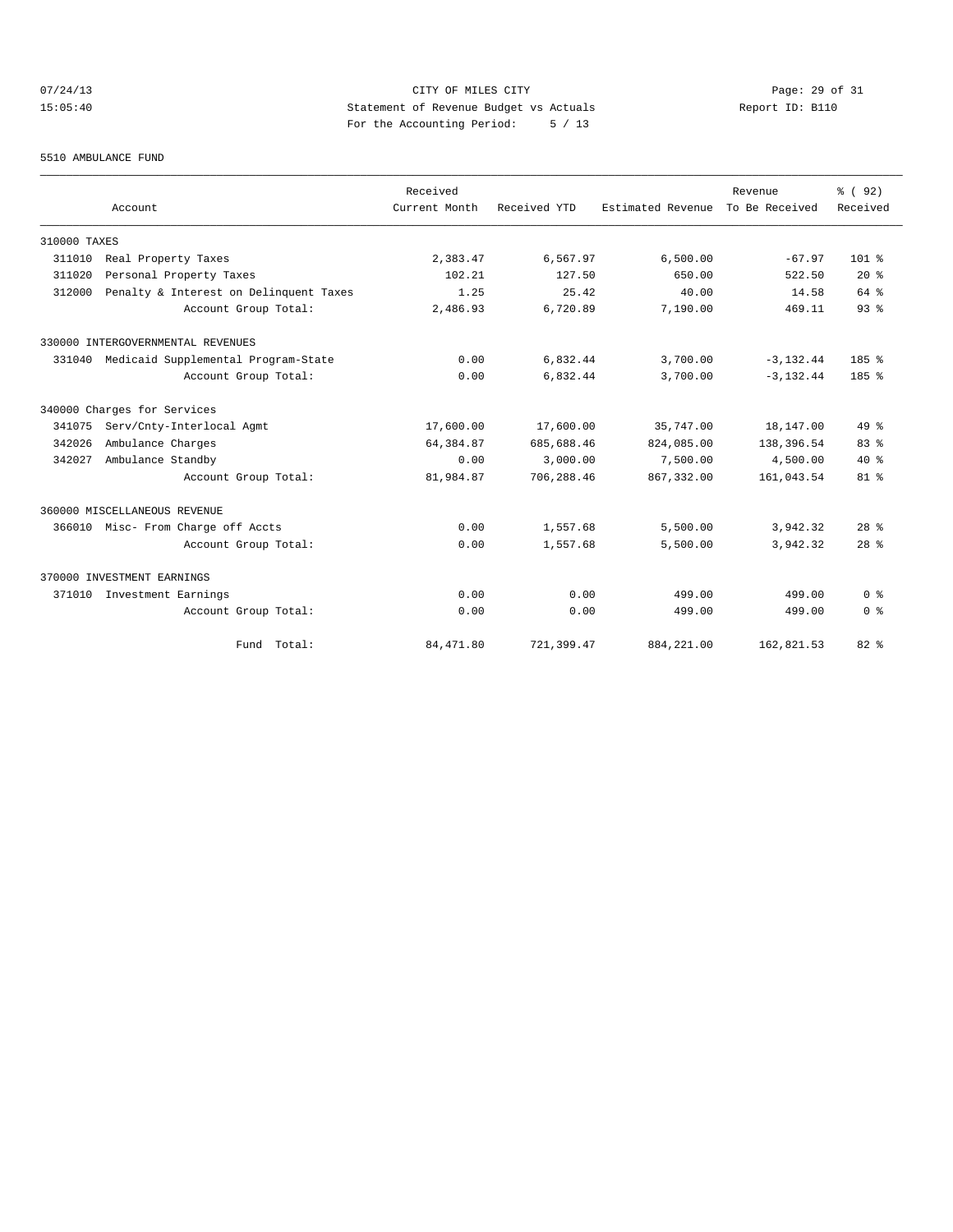# 07/24/13 Page: 30 of 31 15:05:40 Statement of Revenue Budget vs Actuals Report ID: B110 For the Accounting Period: 5 / 13

#### 5610 AIRPORT OPERATING

|              |                                        | Received      |              |                   | Revenue        | % (92)           |
|--------------|----------------------------------------|---------------|--------------|-------------------|----------------|------------------|
|              | Account                                | Current Month | Received YTD | Estimated Revenue | To Be Received | Received         |
| 310000 TAXES |                                        |               |              |                   |                |                  |
| 311010       | Real Property Taxes                    | 3,575.20      | 9,817.04     | 9,000.00          | $-817.04$      | 109 <sub>8</sub> |
| 311020       | Personal Property Taxes                | 153.31        | 191.15       | 1,400.00          | 1,208.85       | $14*$            |
| 312000       | Penalty & Interest on Delinquent Taxes | 1.87          | 31.93        | 50.00             | 18.07          | 64 %             |
|              | Account Group Total:                   | 3,730.38      | 10,040.12    | 10,450.00         | 409.88         | 96 <sup>°</sup>  |
|              | 330000 INTERGOVERNMENTAL REVENUES      |               |              |                   |                |                  |
| 331129       | Federal Aeronautics Admin Grant        | 0.00          | 1,969.00     | 180,000.00        | 178,031.00     | 1 <sup>8</sup>   |
| 334030       | State Aeronautics Grant                | 0.00          | 0.00         | 5,000.00          | 5,000.00       | 0 <sup>8</sup>   |
|              | Account Group Total:                   | 0.00          | 1,969.00     | 185,000.00        | 183,031.00     | 1 <sup>8</sup>   |
|              | 340000 Charges for Services            |               |              |                   |                |                  |
| 341075       | Serv/Cnty-Interlocal Agmt              | 0.00          | 12,235.50    | 22,000.00         | 9,764.50       | 56%              |
| 343018       | Sale of Street & Roadway Materials     | 0.00          | 882.18       | 0.00              | $-882.18$      | $***$ $%$        |
| 343061       | Landing Fees                           | 0.00          | 1,313.16     | 10,000.00         | 8,686.84       | 13 <sup>8</sup>  |
| 343062       | Aviation Fuel                          | 19,612.49     | 741,898.21   | 380,000.00        | $-361,898.21$  | $195*$           |
| 343064       | Hangar Rent                            | 2,264.75      | 26,966.09    | 36, 223, 00       | 9,256.91       | 74 %             |
| 343065       | Building Rentals                       | 1,800.00      | 33,919.60    | 51,000.00         | 17,080.40      | 67 <sup>8</sup>  |
| 343067       | Other - Miscellaneous                  | 0.00          | 13,306.27    | 5,000.00          | $-8,306.27$    | $266$ %          |
|              | Account Group Total:                   | 23,677.24     | 830,521.01   | 504,223.00        | $-326, 298.01$ | $165$ %          |
|              | 360000 MISCELLANEOUS REVENUE           |               |              |                   |                |                  |
| 361010       | Land Rental                            | 4,100.00      | 27, 423.27   | 25,000.00         | $-2, 423.27$   | $110*$           |
| 362020       | MISC REVENUE                           | 170.00        | 3,932.00     | 3,000.00          | $-932.00$      | $131*$           |
|              | Account Group Total:                   | 4,270.00      | 31, 355.27   | 28,000.00         | $-3, 355.27$   | $112*$           |
|              | 370000 INVESTMENT EARNINGS             |               |              |                   |                |                  |
|              | 371010 Investment Earnings             | 21.07         | 238.48       | 200.00            | $-38.48$       | $119*$           |
|              | Account Group Total:                   | 21.07         | 238.48       | 200.00            | $-38.48$       | $119*$           |
|              | Total:<br>Fund                         | 31,698.69     | 874, 123, 88 | 727,873.00        | $-146, 250.88$ | $120*$           |